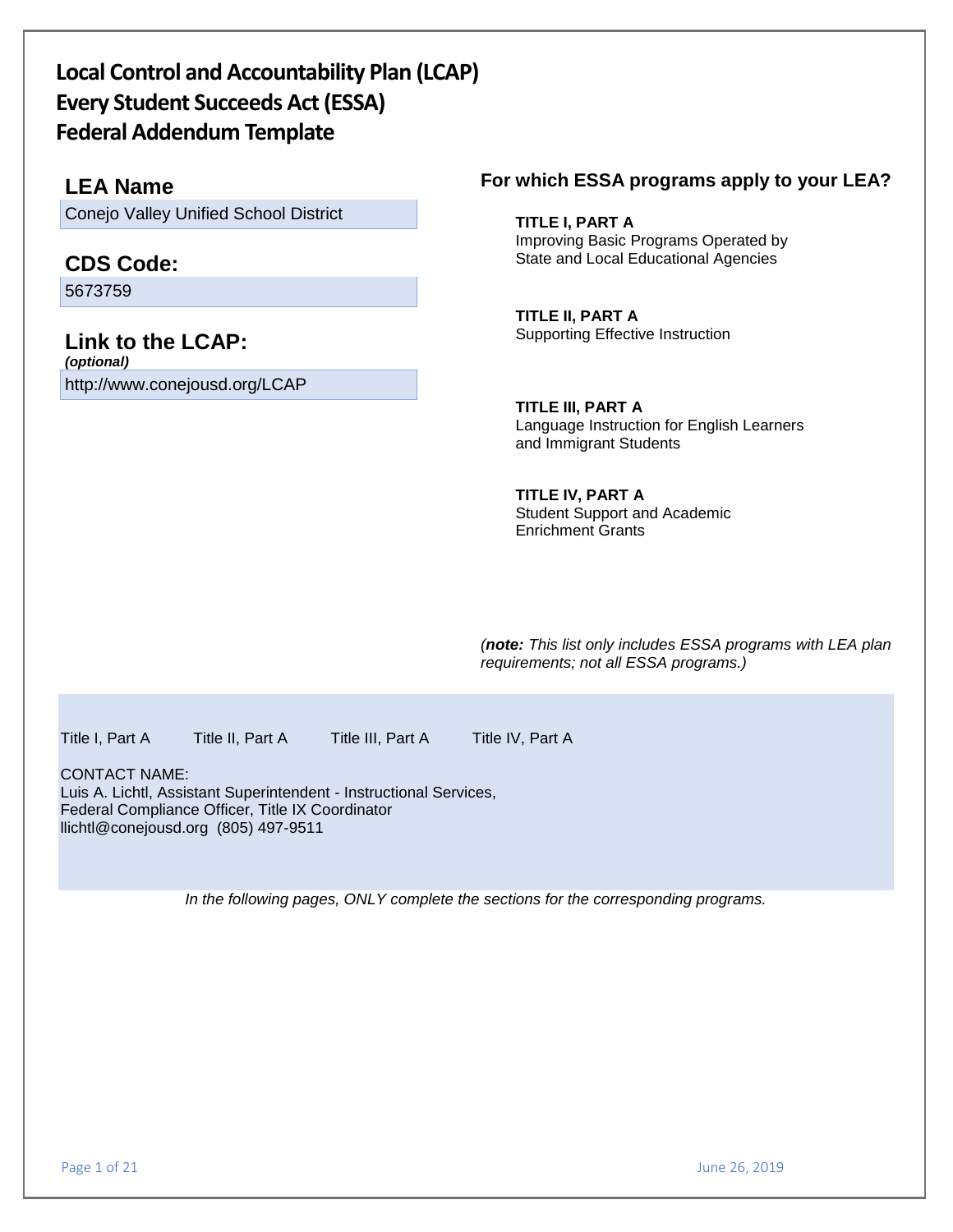# **Instructions**

The LCAP Federal Addendum is meant to supplement the LCAP to ensure that eligible LEAs have the opportunity to meet the Local Educational Agency (LEA) Plan provisions of the ESSA.

**The LCAP Federal Addendum Template must be completed and submitted to the California Department of Education (CDE) to apply for ESSA funding.** LEAs are encouraged to review the LCAP Federal Addendum annually with their LCAP, as ESSA funding should be considered in yearly strategic planning.

**The LEA must address the Strategy and Alignment prompts provided on the following page.** 

**Each provision for each program must be addressed,** unless the provision is not applicable to the LEA.

In addressing these provisions, LEAs must provide a narrative that addresses the provision **within the LCAP Federal Addendum Template.**

Under State Priority Alignment, state priority numbers are provided to demonstrate where an ESSA provision aligns with state priorities. This is meant to assist LEAs in determining where ESSA provisions may already be addressed in the LEA's LCAP, as it demonstrates the LEA's efforts to support the state priorities.

The CDE emphasizes that **the LCAP Federal Addendum should not drive LCAP development.** ESSA funds are supplemental to state funds, just as the LCAP Federal Addendum supplements your LCAP. LEAs are encouraged to integrate their ESSA funds into their LCAP development as much as possible to promote strategic planning of all resources; however, this is not a requirement. In reviewing the LCAP Federal Addendum, staff will evaluate the LEA's responses to the ESSA plan provisions. There is no standard length for the responses. LEAs will be asked to clarify insufficient responses during the review process.

California's ESSA State Plan significantly shifts the state's approach to the utilization of federal resources in support of underserved student groups. This LCAP Federal Addendum provides LEAs with the opportunity to document their approach to maximizing the impact of federal investments in support of underserved students.

The implementation of ESSA in California presents an opportunity for LEAs to innovate with their federallyfunded programs and align them with the priority goals they are realizing under the state's Local Control Funding Formula (LCFF).

LCFF provides LEAs flexibility to design programs and provide services that meet the needs of students in order to achieve readiness for college, career, and lifelong learning. The LCAP planning process supports continuous cycles of action, reflection, and improvement.

Please respond to the prompts below, and in the pages that follow, to describe the LEA's plan for making the best use of federal ESEA resources in alignment with other federal, state, and local programs as described in the LEA's LCAP.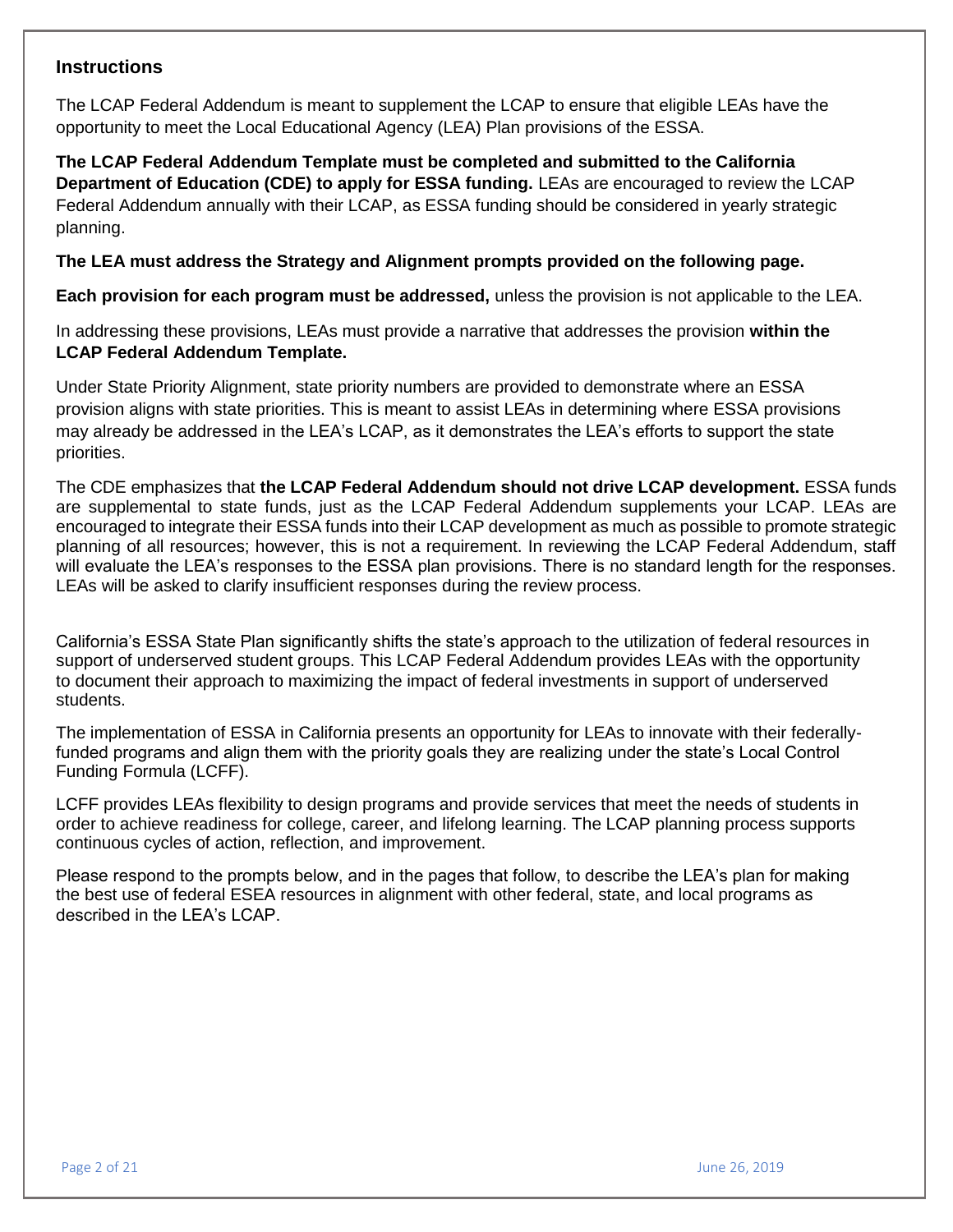# **Strategy**

Explain the LEA's strategy for using federal funds to supplement and enhance local priorities or initiatives funded with state funds, as reflected in the LEA's LCAP. This shall include describing the rationale/evidence for the selected use(s) of federal funds within the context of the LEA's broader strategy reflected in the LCAP.

The District's LCAP goals include a focus on: positive student outcomes; appropriate staffing and professional learnin; communication and outreach; and addressing the social-emotional needs of students through community engagement. Actions and services are intended to meet the needs of all students, including Students With Disabilities (SWD), with intentional focus on "targeted" student groups as defined through LCFF. CVUSD receives federal funding through Title I Part A, Title II, Title III Basic and Immigrant programs, and Title IV. Funds are allocated and expended as per all regulations and in compliance with statute.

#### Specifically:

Title I funds are utilized to supplement the educational program for lower socio-economically disadvantaged students at the elementary level. During the 2017/18 and 2018/19 school year five elementary campuses (Acacia, Conejo, Glenwood, Ladera, and Walnut) received funding in-line with school site need and the CVUSD LCAP actions and services. Through this funding sites have the capability to employ additional staff as a class-size reduction strategy, create opportunities for additional instructional support as a response to intervention (RtI) strategy, supplement District provided instructional materials, employ para-professionals to support instruction with a focus on ELA and math, support an outreach program aimed at increasing parent engagement that provides instruction related to District programs, and hire a Teacher on Special Assignment (TOSA) to provide professional learning and direct in-class support. It is noteworthy that two additional elementary schools, Madrona and Maple, have been identified for Title I funding starting with the fall of 2019.

Title II funds are delineated within the LCAP under Goal 2: Ensure staff is provided with targeted professional learning (PL) and has an understanding that all job responsibilities are structured to support positive student outcomes. During the 2018/19 school year these funds were allocated for contract services directly related to Professional Learning Community (PLC) training for select schools through Impact Teams based on the work of John Hattie. This pilot program included Sequoia Middle School (SMS) staff and select elementary schools, and will expand to other sites including Thousand Oaks High School while continuing with continued work at SMS. Other funded PLC training included workshops through the Ventura County Office of Education (VCOE) and Solution Tree as the District is exploring viable models in order to determine the best practices for our future implementation and work.

Title III federal funds will be allocated to supplement and enhance local priorities funded by the state. The District has taken the deliberate approach to refer to the principles of effective English Learner programming as highlighted in the English Learner Roadmap and align those principles with State priorities, which lead the decision-making of the local priorities. Our CVUSD Master Plan for English Learner Success describes the crosswalk between the principles and the State priorities. English Learners will have meaningful access and participate in a 21st century education from Transitional Kindergarten to Twelve grade. The strategy and approach to aim for educational equity for English Learners focuses on creating a learning environment that is assets-oriented and needs responsive. CVUSD ensures this by endorsing the Universal Design for Learning instructional approach and specifically calling out the attention to amplify students' language development in English and academic English across the core subject areas. By placing the intentional instructional focus on the elements of language and the structure of literacy and mathematics will allow culturally and linguistically diverse students, especially English learners to experience meaningful access to the core curriculum. In addition, our Structured English Immersion (SEI) instructional programming model aims for an intellectually quality instruction and meaningful access. SEI supports a Specially Designed Academic Instruction in English (SDAIE) and deliberately focuses the implementation of the ELD Standards, which allows learners form various levels of English proficiency to amplify and accelerate achievement both linguistically and academically.

Title IV funds will be allocated to "improve the use of technology in order to improve the academic achievement and digital literacy of all students." This goal will be accomplished through: professional learning opportunities hosted during and after school hours, demonstration lessons provided by a Technology TOSA, and through the consistent monitoring of technology implementation and efficacy through the teacher observation and evaluation system as delineated within the California Standards for the Teaching Profession.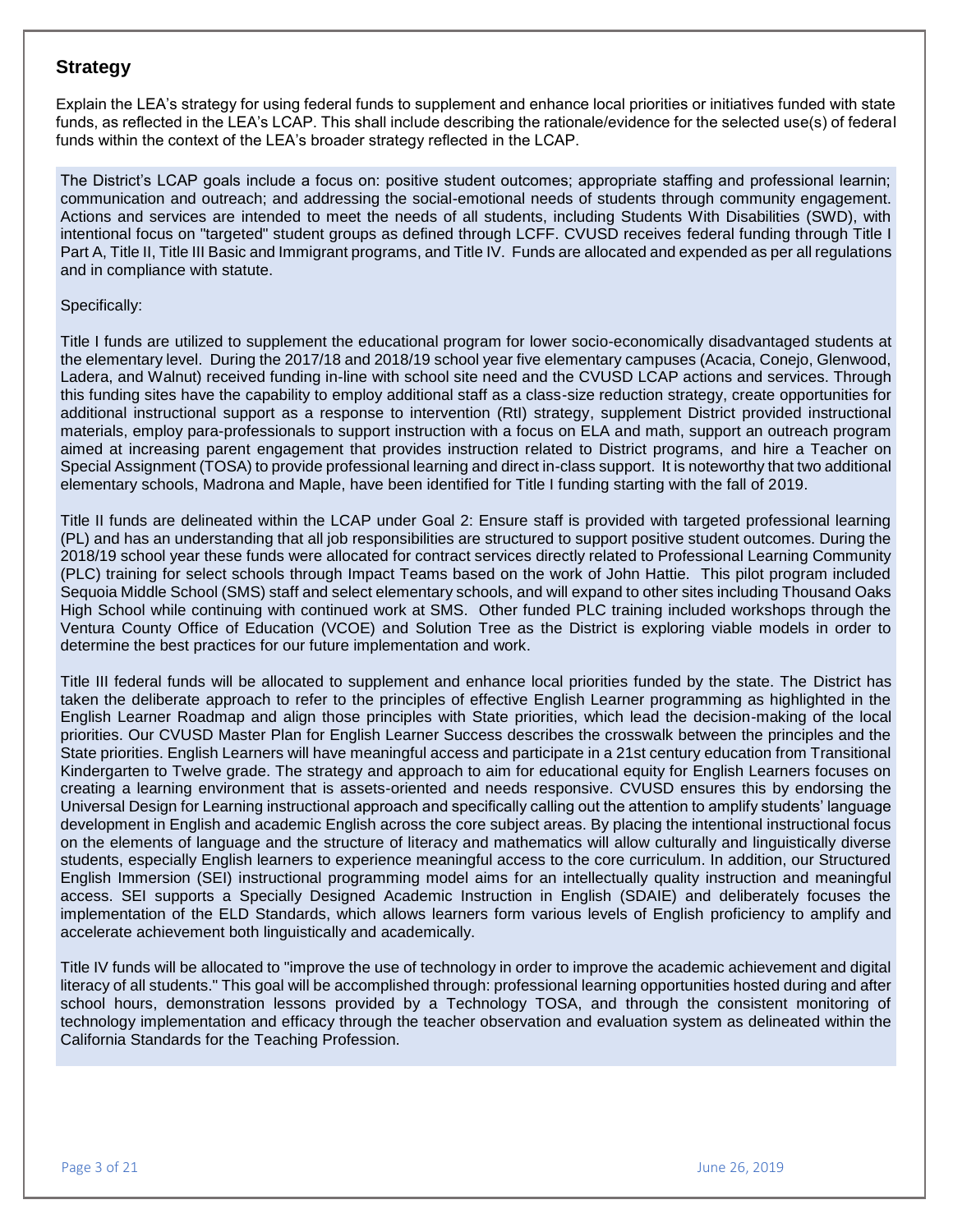# **Alignment**

Describe the efforts that the LEA will take to align use of federal funds with activities funded by state and local funds and, as applicable, across different federal grant programs.

One of the District's focus areas in relation to LCAP during the 2018/19 school year has been the alignment of our plan goals to school site SPSA. Through biennial SPSA meetings, members of the Executive Cabinet and the appropriate grade span director meet with site principals to discuss, review, and monitor the aforementioned alignment as well as the sites use of student performance data to drive SPSA and thereby the instructional program. During this school year the concept of expanding SPSA to include actions and services that are provided to all students, and in particular our SWD, was broached by the Board of Education (BOE) and the Special Education District Advisory Council (SEDAC). This process led to a directive from the Instructional Services Department to principals that included the review and revision of SPSA to better reflect existing services for SWD that were previously not included therein, while working with staff and parents to implement new strategies for this student population.

LCAP supplemental funds are designated and allocated specifically for targeted student populations and further coded within the fiscal management system (ESCAPE) so that staff can ensure the appropriateness of expenditures based on the intent as per LCAP. Through LCAP the District has allocated \$8,717,052 or 5.14% of our total budget to actions and services that are principally directed to improve services to targeted students.

Title I dollars were allocated to five (5) elementary school sites during the 2018/19 school year: Acacia, Conejo, Glenwood, Ladera, and Walnut. The District will identify Madrona and Maple elementary schools for Title I funding for the fall of 2019. Title I expenditures supplemented the instructional programs through improved services, with a the goal of ensuring that "all children have a fair, equal, and significant opportunity to obtain a high-quality education and reach, at a minimum, proficiency on challenging State academic achievement standards and state academic assessments." These actions include the addition of staffing in order to further reduce class size on these campuses, provide research based curriculum and materials, additional social-emotional support through augmented counseling services, additional technology to support all learners at Title I schools, parent/community outreach and engagement, and enrichment opportunities that support the curriculum.

Title II dollars were allocated to augment the Districts funding commitment to Professional Learning (PL) and included staffing and contract services that supported classified and certificated staff. All expenditures are aligned with statute and are continuously monitored for effectiveness to determine if focus areas have evolved or are best abandoned in order to ensure the efficacy of the program. To that end, starting with the fall of 2019 the District's PL plan will morph from its previous model to a more centralized model that will bring a new focus to PL around District goals as specified in LCAP.

Title III - CVUSD has invested intentional efforts to align the use of federal funds with activities funded by the state and local funds. The principles described in the English Learner Roadmap serve as a guide to establish alignment between systems that support effectiveness across the various academic activities for English learning and academic achievement. School Principals and District leaders establish clear goals and commitments to English Learners in the LCAP and SPSA by providing access, growth toward English proficiency, and academic engagement and achievement. Leaders will maintain a systemic focus on continuous improvement toward these goals by using Ellevation as a tool to analyze student data. Our CVUSD efforts strive to raise above compliance via the Master Plan for English Learner Success and English Learner Advisory Committee (ELAC) and District English Learner Advisory Committee (DELAC) regulations. Capacity building occurs at all levels of the system, including leadership development to understand and address the needs of English learners. The system makes robust efforts to address issues of equity when serving English Learners. English learners will experience a coherent, articulated, and aligned set of practices across grade levels with an appropriate identification of strengths and needs, continuing through to reclassification, graduation, higher education, and career opportunities.

Title IV funds will be allocated to "improve the use of technology in order to improve the academic achievement and digital literacy of all students." This goal will be accomplished through: professional learning opportunities hosted during and after school hours, demonstration lessons provided by a Technology TOSA, and through the consistent monitoring of technology implementation and efficacy through the teacher observation and evaluation system as delineated within the California Standards for the Teaching Profession.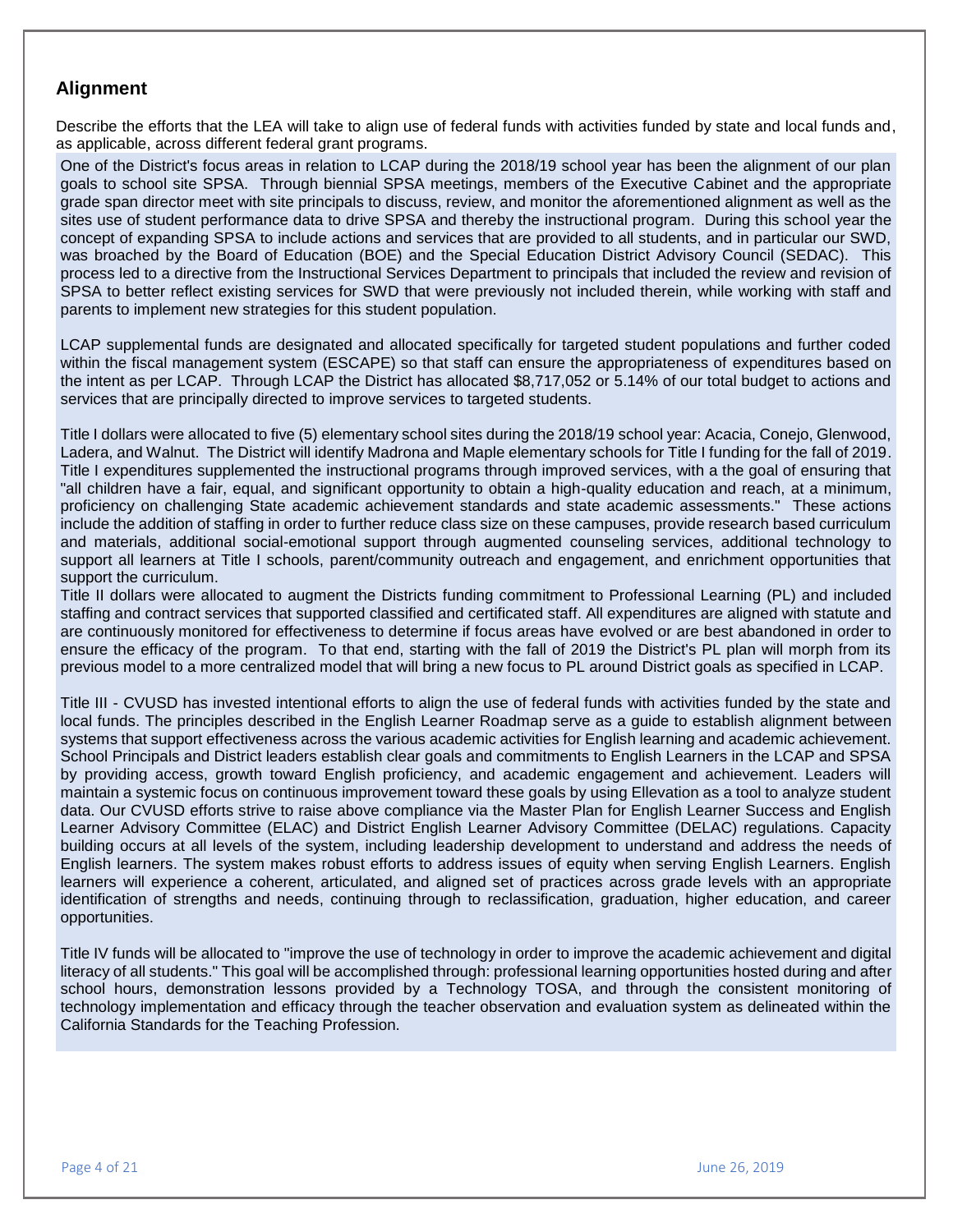# **ESSA Provisions Addressed Within the LCAP**

Within the LCAP an LEA is required to describe its goals, and the specific actions to achieve those goals, for each of the LCFF state priorities. In an approvable LCAP it will be apparent from the descriptions of the goals, actions, and services how an LEA is acting to address the following ESSA provisions through the aligned LCFF state priorities and/or the state accountability system.

# **TITLE I, PART A**

# **Monitoring Student Progress Towards Meeting Challenging State Academic Standards**

| <b>ESSA SECTION</b> | <b>STATE PRIORITY ALIGNMENT</b> |
|---------------------|---------------------------------|
| $1112(b)(1) (A-D)$  | 1, 2, 4, 7, 8 (as applicable)   |

Describe how the LEA will monitor students' progress in meeting the challenging state academic standards by:

- (A) developing and implementing a well-rounded program of instruction to meet the academic needs of all students;
- (B) identifying students who may be at risk for academic failure;
- (C) providing additional educational assistance to individual students the LEA or school determines need help in meeting the challenging State academic standards; and
- (D) identifying and implementing instructional and other strategies intended to strengthen academic programs and improve school conditions for student learning.

CVUSD provided training to teachers and administrators on multiple progress monitoring tools such as EADMS, Ellevation (for English Learners), and the SBAC Interim Assessments. Staff, including teachers and principals, were able to regularly monitor student progress aligned to the state academic standards.

Students at-risk of academic failure were identified through multiple school site and district level processes. Teachers, counselors, and administrators regularly reviewed student benchmark assessments as well as term marks in order to identify students who are at-risk and need additional intervention. School site administrators utilized a systematic process for conducting an initial child find on students who may benefit from an assessment for additional educational services. At the district-level, district administrators reviewed state summative assessments, local benchmark assessments, and other data such as D/F lists at the secondary grades. The D/F list was collected, analyzed at each term, disaggregated by student groups, and then provided to the board of education and the CVUSD Leadership Team.

CVUSD employs a "Student Study Team" model of progressive, team-based intervention for students grades K-12. School administrators regularly conduct initial child find processes to see if a student may benefit from an assessment for additional education services. Resources for academic intervention are provided through: LCAP Goal 1A2 for elementary reading intervention specialists and secondary intervention staffing, LCAP Goal 1A3 for additional reading and math support through staffing and materials/supplies, LCAP Goal 1J1 to fund intervention sections for grades 6-12, and LCAP Goal 1K1 for remedial summer school for students grades 10-12.

Universal Design for Learning (UDL) and Professional Learning Communities (PLCs) are a continued instructional focus for CVUSD. In 2018-2019, a representative group of classroom and district teachers participated in initial training for UDL, an approach that supports all students by proactively removing barriers to learning. In the same year, LCAP Goal 2D1 provided all CVUSD site administrators and one comprehensive middle school with training on a PLC model called "Impact Teams". In 2019-2020, both of these initiatives will be highlighted in the LCAP and will continue to strengthen CVUSD's academic programs. UDL training will be provided to all certificated K-12 teachers through multiple training opportunities during the year, while PLC training will be provided to ten school site teams.

# **Overuse in Discipline Practices that Remove Students from the Classroom**

| <b>ESSA SECTION</b> | <b>STATE PRIORITY ALIGNMENT</b> |
|---------------------|---------------------------------|
| 1112(b)(11)         | 6 (as applicable)               |

Describe how the LEA will support efforts to reduce the overuse of discipline practices that remove students from the classroom, which may include identifying and supporting schools with high rates of discipline, disaggregated by each of the student groups, as defined in Section 1111(c)(2).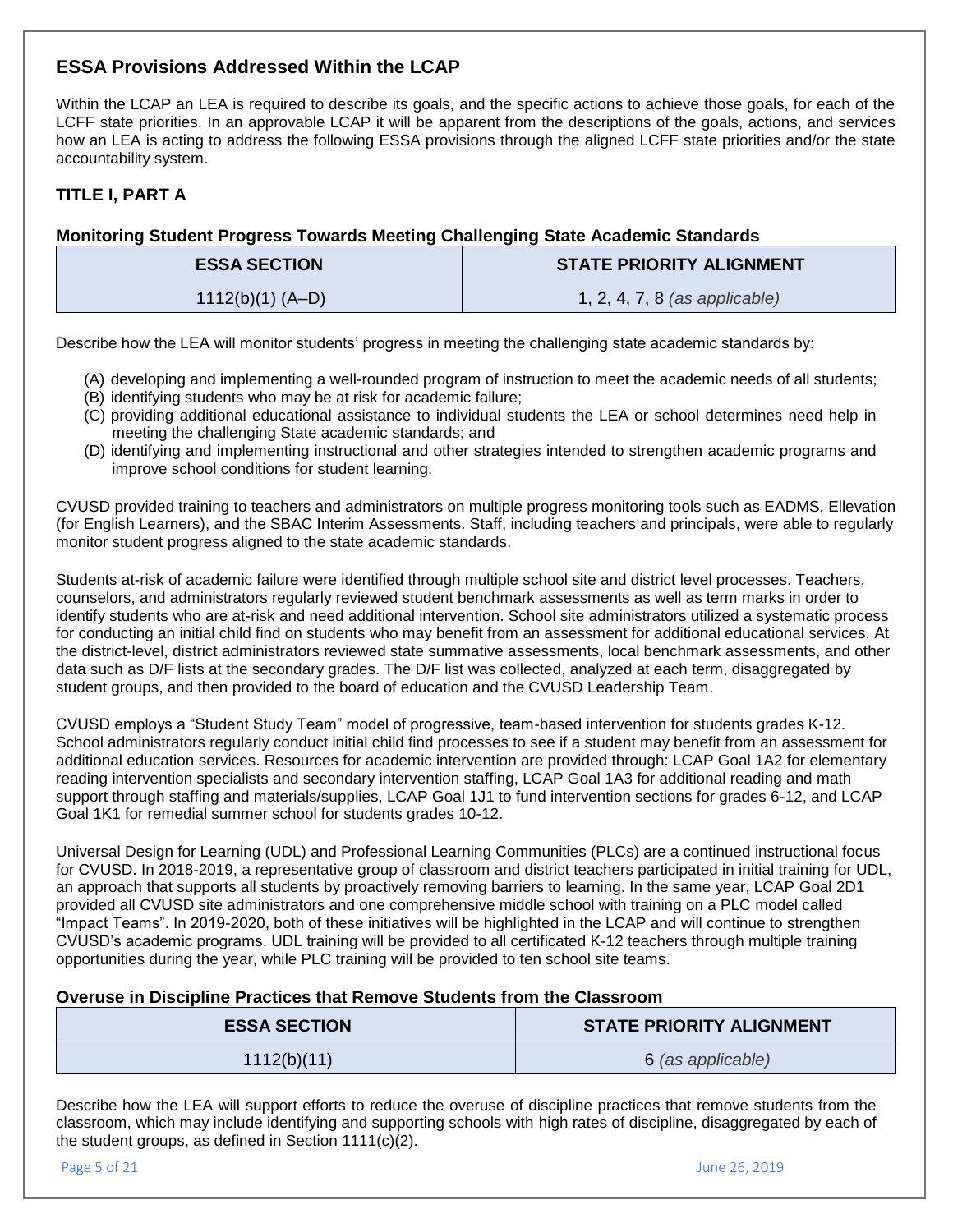CVUSD district leadership regularly monitored suspension data disaggregated by student ethnicity, school site, grade-span, and by Students With Disabilities (SWD). This disaggregated data was also shared with principals on multiple occasions along with predictions on the impacts to their individual school's California Dashboard suspension indicator. Per LCAP Goal 2F1, all elementary principals and lead teachers received a 2-day training on CHAMPS, an approach to positive behavior intervention and support. In the 2018-2019 school year, the district provided guidance to schools on a progressive and educational discipline model related to the possession, use of electronic nicotine delivery systems (ENDS). This resulted in a significant decline in out of school suspensions related to this category.

| <b>Career Technical and Work-based Opportunities</b> |                                 |
|------------------------------------------------------|---------------------------------|
| <b>ESSA SECTION</b>                                  | <b>STATE PRIORITY ALIGNMENT</b> |
| $1112(b)(12)(A-B)$                                   | 2, 4, 7 (as applicable)         |
|                                                      |                                 |

If determined appropriate by the LEA, describe how such agency will support programs that coordinate and integrate:

- (A) academic and career and technical education content through coordinated instructional strategies, that may incorporate experiential learning opportunities and promote skills attainment important to in-demand occupations or industries in the State; and
- (B) work-based learning opportunities that provide students in-depth interaction with industry professionals and, if appropriate, academic credit.

The various CTE Pathways that we offer at our secondary sites provide academic and career content that allow students to discover and explore the various career opportunities of interest. Within the CTE Pathways, we offer various academies that provide students with experiential learning opportunities in multiple career industries. Some of these Academies include EThOS Entrepreneurship Academy at Thousand Oaks High School, the Data Academy at Newbury Park High School and The Academy at Westlake High School. Each of these academy programs include a high level of inquiry based and collaborative learning opportunities within the course work as well as with community business partners. The academy programs feature a focus and commitment to project based learning as students' engage in problem solving strategies, and apply their acquired knowledge to meet course requirements.

The EThOS Entrepreneurship Academy is designed for students who seek the tools to nurture their creativity and become self-starters with an entrepreneurial mindset regardless of what they go on to do in life. The Data Academy at NPHS is a College Prep-level school-within-a-school with a focus on career experience, technology and higher education. The Academy at WHS is a program through the California Partnership Academy combining high quality academic instruction with work-based learning experiences. Students focus on preparation for post-secondary and career opportunities in Information Technology, Game Design and Multimedia.

The District supports work-based learning opportunities through College Education Programs that include a site based Coordinator at each of the three comprehensive high schools whose duties include: coordinating Majors Programs, Academy (school within a school) programs that are partially funded and modeled after the California Partnership Academy Grant, as well as career focused campus clubs that feature monthly career speakers/panels, and Career Technical Support Organizations (CTSO) including DECA. Lastly, each high school site offers Career Technical Education (CTE) pathways as delineated above. Academy students earn course credit through their academy experience within a cohort model that includes both academic core coursework and a series of CTE pathway elective courses.

Job Shadow opportunities are provided to students throughout the year and especially on February 2<sup>nd</sup> as part of National Groundhog Job Shadow Day. Students are also eligible to engage in internships through a partnership with the City of Thousand Oaks known as Community Internships Training Youth [\(C.I.T.Y.\)](https://www.toaks.org/residents/community-services/community-internships-training-youth-c-i-t-y) which connects high school students to a myriad of businesses and government agencies, including the District and the City of Thousand Oaks, throughout the greater Conejo Valley.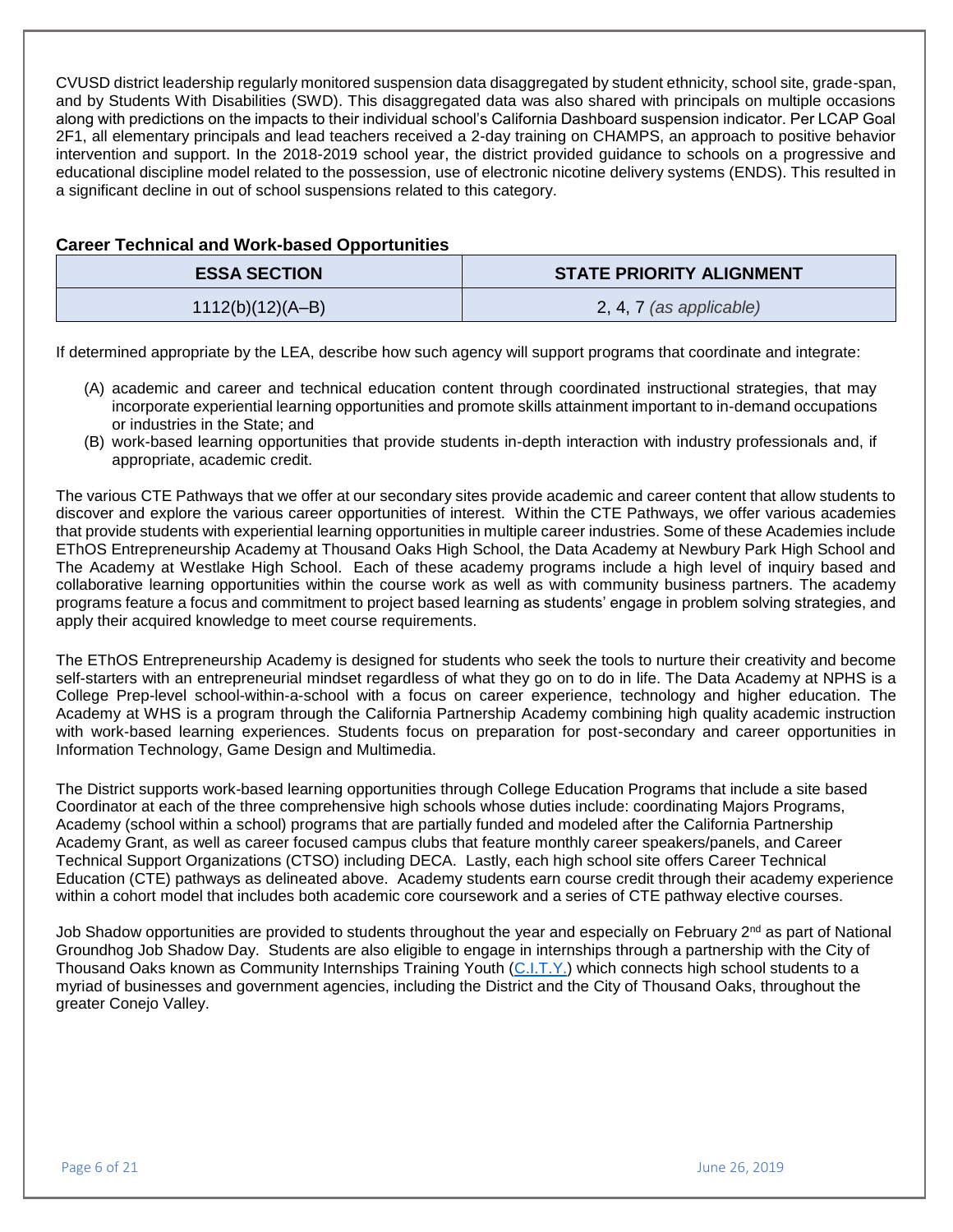# **TITLE II, PART A**

## **Title II, Part A Activities**

| <b>ESSA SECTION</b> | <b>STATE PRIORITY ALIGNMENT</b> |
|---------------------|---------------------------------|
| 2102(b)(2)(A)       | $1, 2, 4$ (as applicable)       |

Provide a description of the activities to be carried out by the LEA under this Section and how these activities will be aligned with challenging State academic standards.

In 2018-2019, Title II Part A funds are used to support high-quality instruction of state academic standards through targeted professional development for CVUSD staff. CVUSD's LCAP Goal 2 is to "ensure highly qualified and effective staff are provided with targeted professional development, and have an understanding that all job responsibilities are structured to support positive student outcomes." Title II, Part A funds were used this year to support LCAP Goal 2D1 through professional learning community training of all administrators and one comprehensive middle school site. Title II, Part A provided funding for LCAP Goal 2F1 for positive behavior support training for all elementary principals and lead teachers. Title II funds were also provided to school sites in order to pay for conference/workshop registration and substitute costs in order for teachers to attend training related to curriculum, instruction, and assessment.

# TITLE III, PART A

## **Parent, Family, and Community Engagement**

| <b>ESSA SECTION</b> | <b>STATE PRIORITY ALIGNMENT</b> |
|---------------------|---------------------------------|
| 3116(b)(3)          | 3, 6 (as applicable)            |

Describe how the eligible entity will promote parent, family, and community engagement in the education of English learners.

Parent, family, and community engagement of English learner students continues to be a priority of the district. CVUSD's LCAP Goal 3 is to "provide communication and targeted outreach that informs the community of programs and opportunities that support positive student outcomes." Our English learner families are highlighted in a number of related LCAP actions/services. Goal 3C1 provided additional funding for *Project2Inspire*, an educational cohort of English learner parents organized through the California Association for Bilingual Education. LCAP Goal 3G1 provided funds to increase the number of parent nights to bilingual families to discuss the different school processes across the district. Finally, two area clusters of K-12 schools held joint English Language Advisory Committee (ELAC) meetings in the 2018-2019 school year. These LCAP actions/services will be continued into the 2019-2020 school year.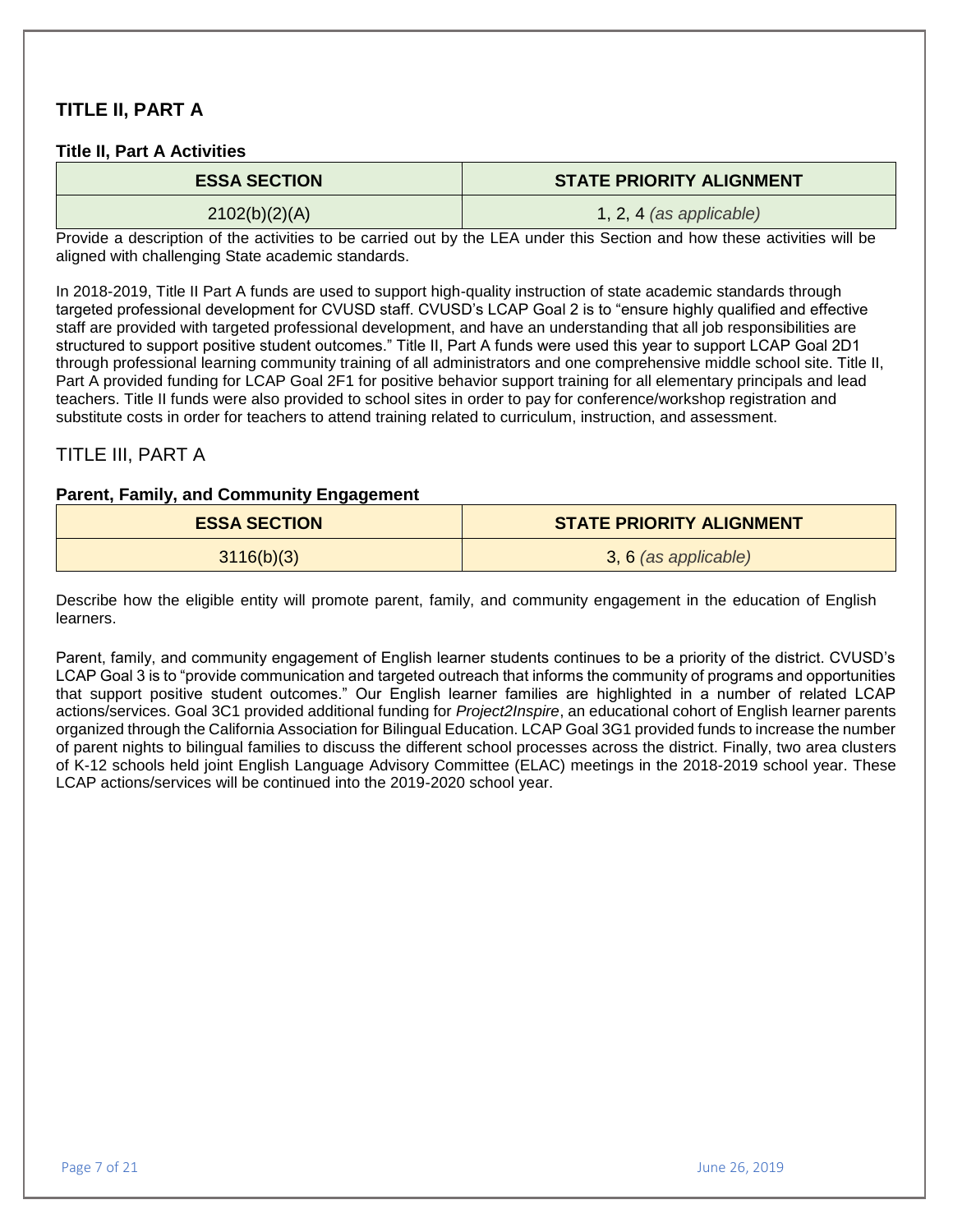# **ESSA Provisions Addressed in the Consolidated Application and Reporting System**

An LEA addresses the following ESSA provision as part of completing annual reporting through the Consolidated Application and Reporting System (CARS).

# **TITLE I, PART A**

# **Poverty Criteria**

| <b>ESSA SECTION(S)</b> | <b>STATE PRIORITY ALIGNMENT</b> |
|------------------------|---------------------------------|
| 1112(b)(4)             | N/A                             |

Describe the poverty criteria that will be used to select school attendance areas under Section 1113.

School sites are qualified for Federal Title I funds based on the percentage of students who are identified as socioeconomically disadvantaged (SED) students with a 40% threshold for school-wide identification and less than 40% for targeted assistance and based on overall school need. Individual students are identified through the District's student assessment system, know as EADMS, where much basic student information is housed, with SED identification being determined based on free and reduced lunch eligibility. The Instructional Services department works closely with Principals to allocate funds, develop a Title I plan, and monitor implementation progress. Site Title I plans are presented to the governing board for feedback and approval on an annual basis.

# **ESSA Provisions Not Addressed in the LCAP**

For the majority of LEAs the ESSA provisions on the following pages do not align with state priorities. **Each provision for each program provided on the following pages must be addressed**, unless the provision is not applicable to the LEA. In addressing these provisions, LEAs must provide a narrative that addresses the provision **within this addendum**.

As previously stated, the CDE emphasizes that the LCAP Federal Addendum should not drive LCAP development. ESSA funds are supplemental to state funds, just as the LCAP Federal Addendum supplements your LCAP. LEAs are encouraged to integrate their ESSA funds into their LCAP development as much as possible to promote strategic planning of all resources; however, this is not a requirement. In reviewing the LCAP Federal Addendum, staff will evaluate the LEA's responses to the ESSA plan provisions. There is no standard length for the responses. LEAs will be asked to clarify insufficient responses during the review process.

# **TITLE I, PART A**

# **Educator Equity**

ESSA SECTION 1112(b)(2)

Describe how the LEA will identify and address, as required under State plans as described in Section 1111(g)(1)(B), any disparities that result in low-income students and minority students being taught at higher rates than other students by ineffective, inexperienced, or out-of-field teachers.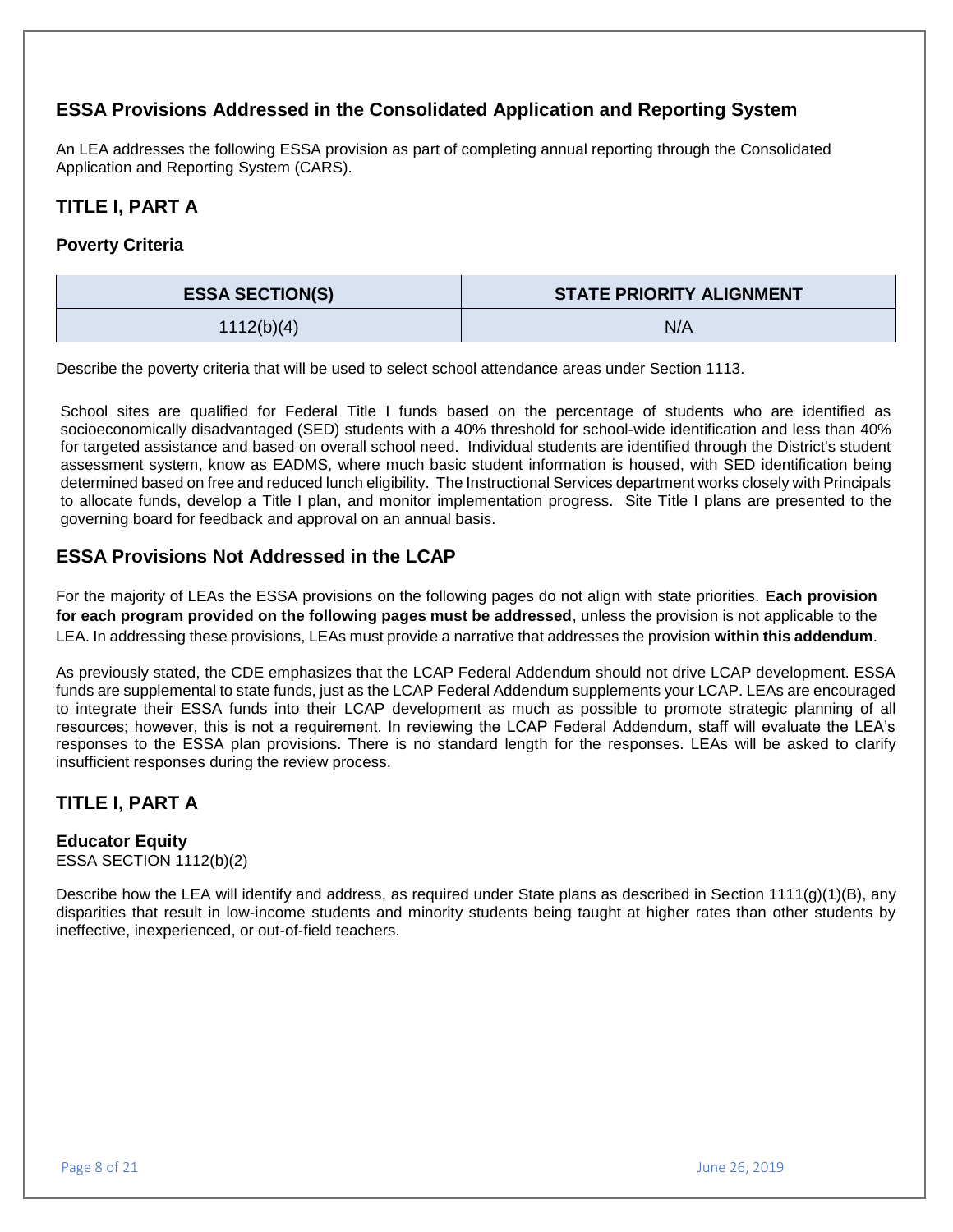#### **THIS ESSA PROVISION IS ADDRESSED BELOW:**

The District obtained data from our County Office of Education that specified the number of inexperienced teachers on each campus, and compared the data to the minority enrollment percentages at each site. Currently we have no minority and low-income students being taught by ineffective or out-of-field teachers, as per the CDE's updated definitions [https://www.cde.ca.gov/pd/ee/teacherequitydefinitions.asp.](https://www.cde.ca.gov/pd/ee/teacherequitydefinitions.asp) As a declining enrollment district, the percentage of elementary teachers who are inexperienced (teachers with two or fewer years of teaching experience) is 6%. Only three elementary schools and two middle schools have a higher percentage of inexperienced teachers (Acacia 21%, Conejo 13%, and Glenwood 14%, Los Cerritos 9%, Redwood 8%) working with low income students. At the high school level, the district percentage is 7%, with two schools being slightly over the average (Conejo Valley 10%, and Westlake HS 9%). Some factors that may have contributed to the relatively higher percentage at Acacia is the fact that they became a magnet school and experienced teachers chose to transfer.

Additionally, the district actively participates with local colleges to place students from their teacher training programs with our highly trained staff. This does result in some first year teachers being hired in the district where they completed their directed teaching assignment. The district includes stakeholders from sites as active participants in the recruitment process. Staff and community members provide input into the selection of any new staff member. Another example is Los Cerritos Middle School which works cooperatively and directly with Californian Lutheran University and has hired students from their program as they were successful student teachers at the school. The district actively recruits applicants for all positions and believes the competitive process results in the best candidate chosen for a site based on the needs of the school and will work with sites in the future to ensure all students are taught by highly effective teachers.

The district works closely with union representation in the recruitment and selection of new employees. One goal of our LCAP is to continue to assist new teachers through a robust induction program in which all first and second year teachers must participate. Teachers are assigned a district mentor teacher as well as a teacher mentor on their site to provide guidance and support. Union representatives work closely with our Induction program to ensure teachers are supported. In the future, to track the disparities, the District will look at the number of applicants per opening at highest poverty school, and recruit experienced teachers. We will document our efforts through our LCAP plan and report out at Board of Education meetings.

## **Parent and Family Engagement**

ESSA SECTIONS 1112(B)(3) AND 1112(B)(7)

Describe how the LEA will carry out its responsibility under Section 1111(d). Describe the strategy the LEA will use to implement effective parent and family engagement under Section 1116.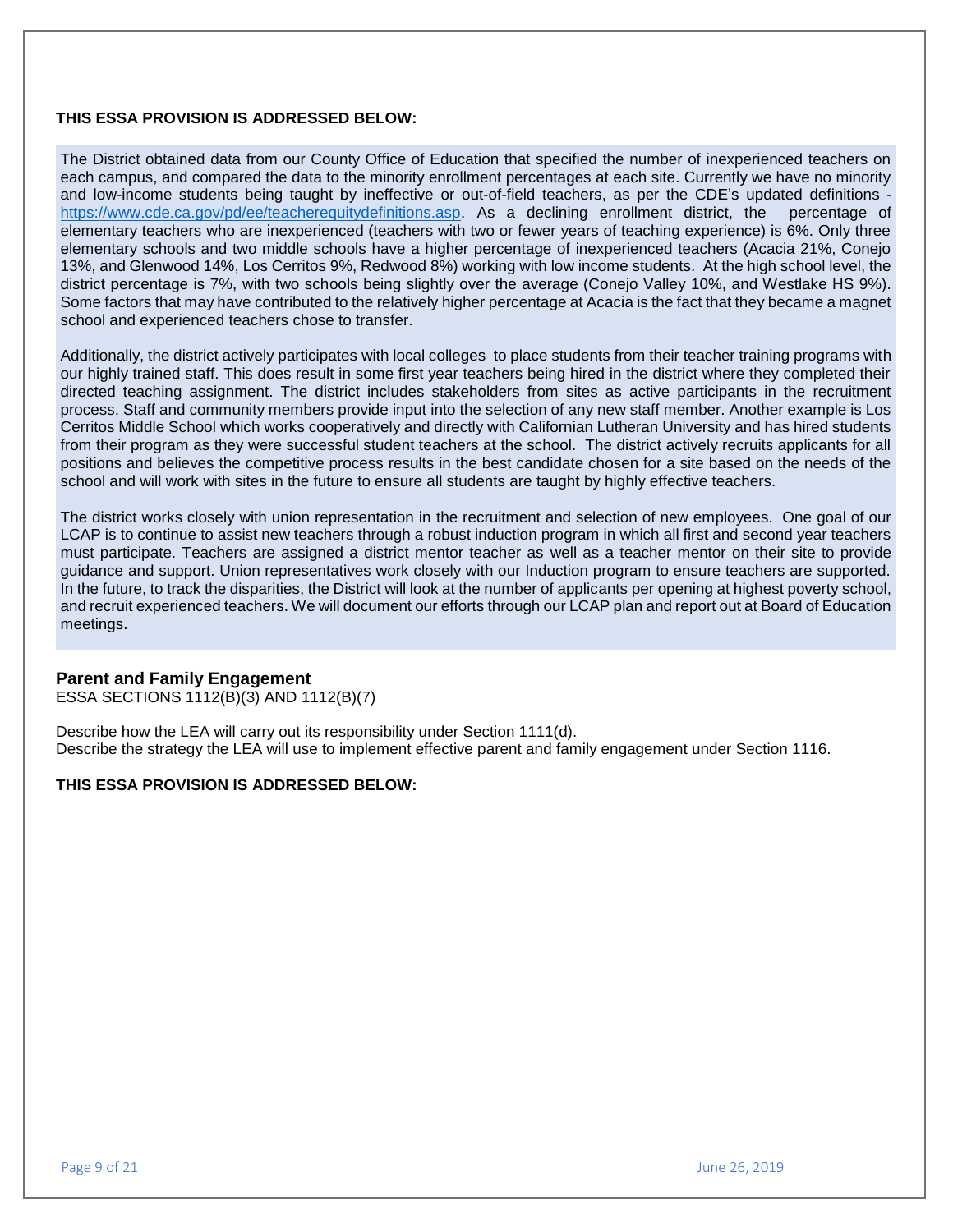Parent Engagement continues to be a priority for the District and though continued effort is required, some progress was achieved during the 2018/19 school year through informational meetings regarding LCAP, the CA. Dashboard and associated data, and a concerted effort to engage parents in meaningful ways through our four parent engagement committees: District Advisory Council (DAC), District English Language Acquisition Council (DELAC), GATE-District Advisory Council (GATE-DAC), and Special Education District Advisory Council (SEDAC) which was re-established during the spring of 2018. Of note was the LCAP feedback received during the March and April meetings of the aforementioned councils that included members working in small groups and providing input on LCAP actions from the standpoint of implementation at the sites, the efficacy of said action, and suggestions for continuous improvement. Parent representatives approached these tasks with purpose and their input helped to shape and update our current LCAP document.

During March and April of 2019, Mr. Luis Lichtl, Assistant Superintendent of Instructional Services, provided a brief review of LCAP goals, actions and services at the four district advisory councils (DAC, DELAC, GATE-DAC, and SEDAC) and engaged parents in a discussion related to the evidence of individual action implementation at individual school sites, the efficacy of the implementation, and suggestions from these parent engagement groups about our continuous improvement efforts. The activity was well received by the individual DAC parents/representatives as they participated willingly and provided valuable feedback that was instrumental in updating this current LCAP document.

Parent engagement council dates, agendas, and minutes can be found on the CVUSD website www.conejousd.org/parents

**Schoolwide Programs, Targeted Support Programs, and Programs for Neglected or Delinquent Children** ESSA SECTIONS 1112(b)(5) and 1112(b)(9)

Describe, in general, the nature of the programs to be conducted by the LEA's schools under sections 1114 and 1115 and, where appropriate, educational services outside such schools for children living in local institutions for neglected or delinquent children, and for neglected and delinquent children in community day school programs.

Describe how teachers and school leaders, in consultation with parents, administrators, paraprofessionals, and specialized instructional support personnel, in schools operating a targeted assistance school program under Section 1115, will identify the eligible children most in need of services under this part.

#### **THIS ESSA PROVISION IS ADDRESSED BELOW:**

The CVUSD provides supplemental funds to five (5) elementary schools through Title I allocation. All of the sites operate as schoolwide programs as described in ESSA Section 1114. CVUSD does not currently operate a targeted assistance school program as described in ESSA Section 1115. Our five school-wide programs provide parent outreach services through site parent outreach coordinators. In addition, all sites provide support in reading achievement through the use of the reading intervention program, Achieve 3000. Enrichment opportunities are also provided to students, including field trips and arts curriculum. Paraprofessionals and credentialed academic specialists provide differentiated support in classrooms in a variety of subject areas. Technology is also used in classrooms to support the development of 21st Century learning skills.

## **Homeless Children and Youth Services**

ESSA SECTION 1112(b)(6)

Describe the services the LEA will provide homeless children and youths, including services provided with funds reserved under Section 1113(c)(3)(A), to support the enrollment, attendance, and success of homeless children and youths, in coordination with the services the LEA is providing under the McKinney-Vento Homeless Assistance Act (42 United States Code 11301 et seq.).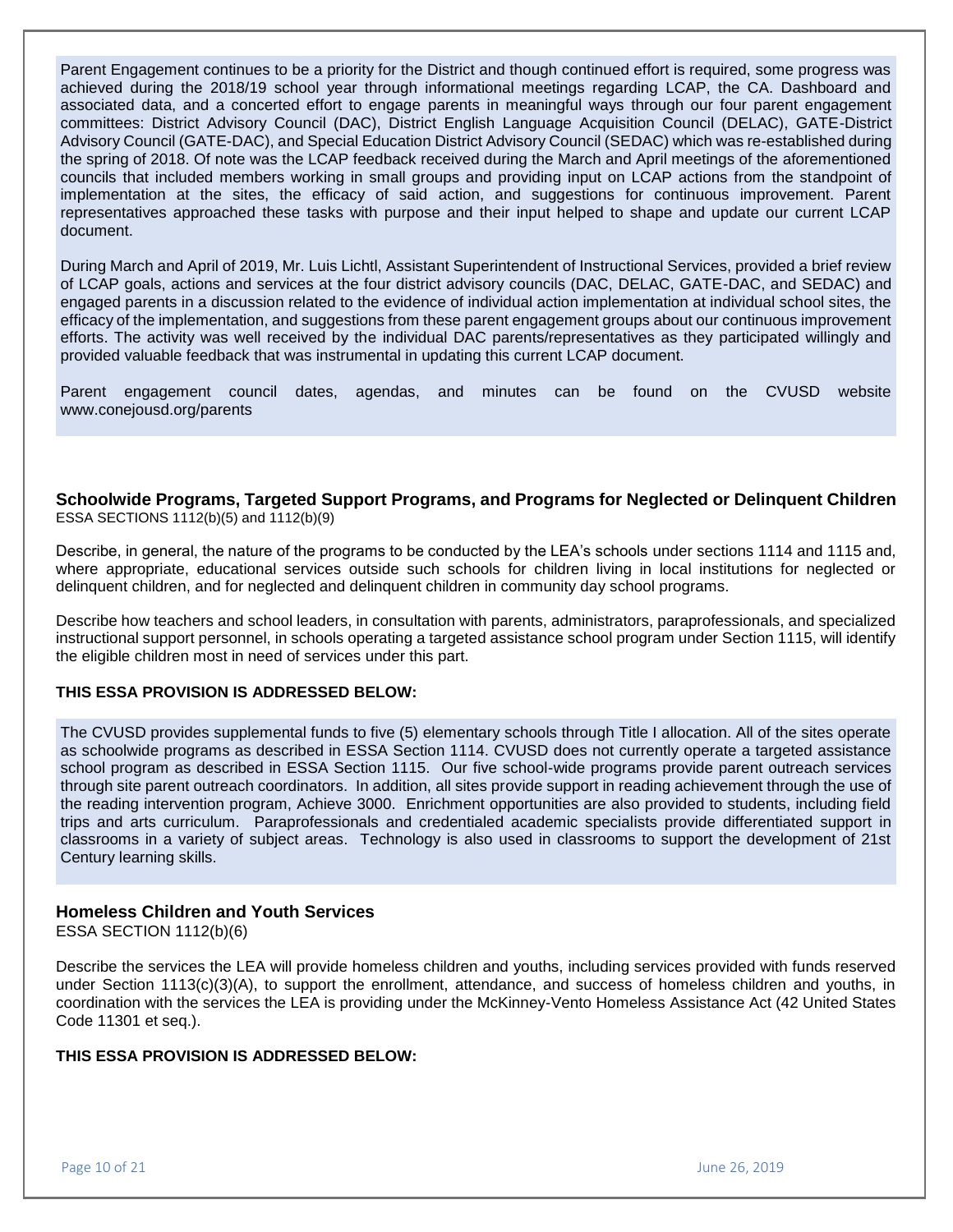CVUSD conducts ongoing outreach to students and families identified as homeless, or potentially facing homelessness. We do this through student residency questionnaires, along with personal outreach by our school site counselors and administrators. Once students are identified to be homeless, CVUSD Coordinator of Student Welfare and Attendance communicates with the student and family, informs them of their rights, and provides information about available resources specifically for homeless youth, within the District and County (e.g. health clinics, shelter, etc.). Homeless youth attendance is monitored regularly and if/when a student is truant, a home visit is completed by school site and District staff. Financial assistance may be provided through City of Thousand Oaks Bus passes, free and reduced lunch program, Conejo Closet which provides clothing to students that are in need, and through the coordination with several community based organizations that provide similar assistance.

#### **Student Transitions**

ESSA SECTIONS 1112(b)(8), 1112(b)(10), and 1112(b)(10) (A–B)

Describe, if applicable, how the LEA will support, coordinate, and integrate services provided under this part with early childhood education programs at the LEA or individual school level, including plans for the transition of participants in such programs to local elementary school programs.

Describe, if applicable, how the LEA will implement strategies to facilitate effective transitions for students from middle grades to high school and from high school to postsecondary education including:

- (A) coordination with institutions of higher education, employers, and other local partners; and
- (B) increased student access to early college high school or dual or concurrent enrollment opportunities, or career counseling to identify student interests and skills.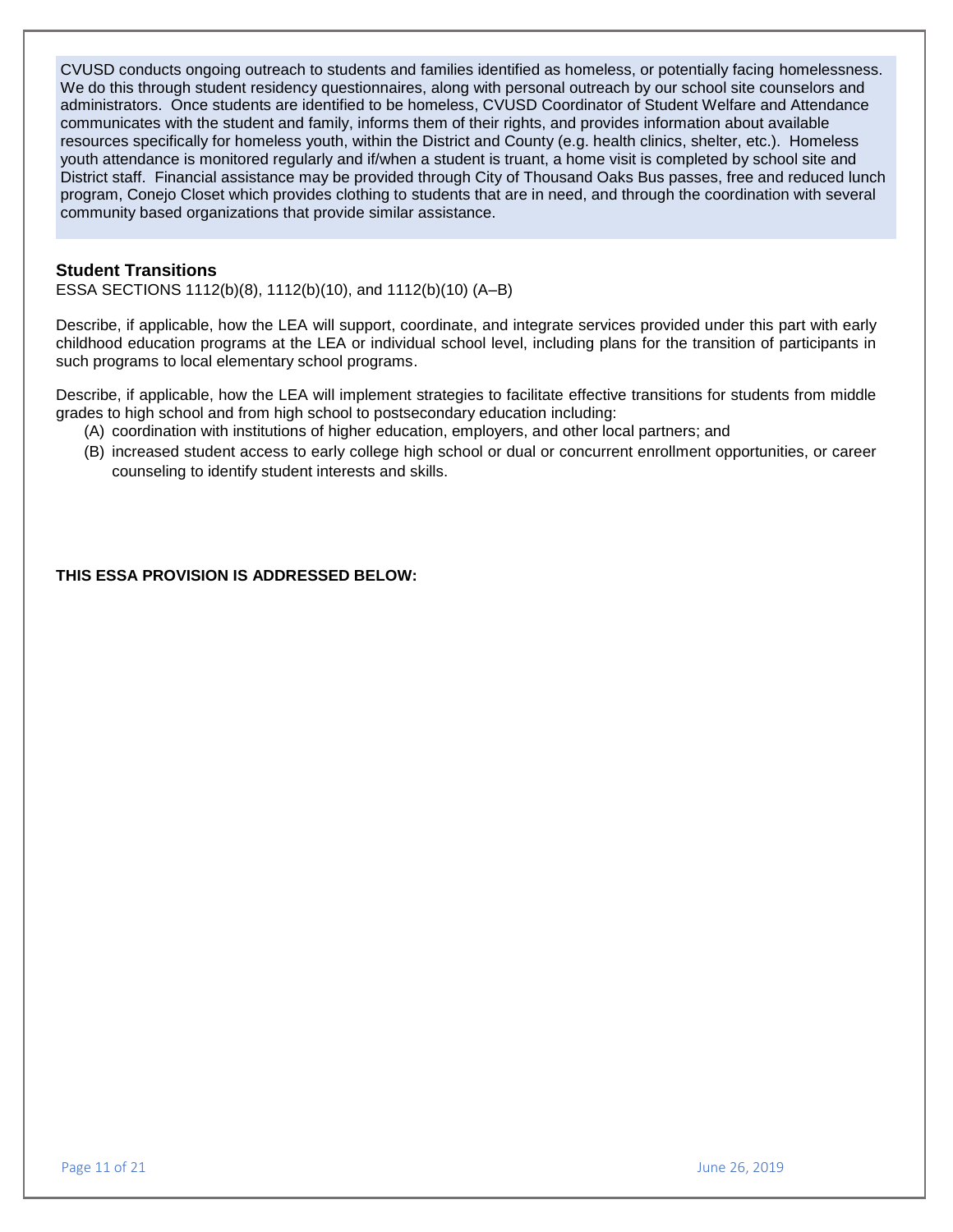#### Transition to Kindergarten

In our Neighborhood for Learning Preschool program, the assistant director provides student information to receiving school sites. In addition, prior to the school year beginning, a Boot Camp is held to provide students with exposure and preparation to skills needed for Kindergarten. To support parents with the enrollment process, Neighborhood for Learning Coordinators hold Parent Advisory Council meetings to review CVUSD's School Choice process, registration dates, and provide assistance with completing computer paperwork. In our Be Me Preschool program, transition meetings are held with receiving elementary school administration and support staff. Once offer of placements are made, tours are provided.

On Wednesday, Dec 5th, CVUSD held a School Choice information night for all current and incoming students and families. Information was provided on the enrollment process, timelines, and TK and Kindergarten programs. All Parents are invited to tour elementary schools. Kindergarten registration evens are held at each elementary school site at the beginning of the year for all students, including students who are transitioning from early childhood education programs.

#### Transition to Middle School

Transition meetings are held with receiving middle school administration and support staff. Parents and students are invited to attend middle school events and orientation nights. Middle school administration provides opportunities for parents and students to tour schools.

#### Transition to High School

Transition meetings are held with receiving high school administration and support staff. Parents and students are invited to attend high school events and orientation nights throughout the school year. High school administration provides opportunities for parents and students to tour schools as well as schedule drop-in meetings with counselors throughout the spring. Schedules and specific courses are discussed with families and their high school counselor in preparation for the upcoming 9th grade year. Families are provided resources to plan for the student's upcoming program. Additionally, summer school classes are offered to students transitioning into high school for acceleration and to provide additional opportunities for students throughout their high school journey.

#### Transition to Post-Secondary Education

Each high school student receives counseling services regarding college and career endeavors. Students will meet with their counselor annually, but most students meet with their counselors multiple times per year to discuss and plan their post-secondary pathway. As part of their plan, students access Naviance to assist with evaluating and reviewing college institutions of interest, organization of letters of recommendation to colleges, career planning and other resources to help them prepare for post-graduation opportunities. Students are encouraged to access our robust Career Technical Education program in order to develop skills for the workforce, network with local industries and partner with local business' to connect education to career.

## **Additional Information Regarding Use of Funds Under this Part**

ESSA SECTION 1112(b)(13) (A–B)

Provide any other information on how the LEA proposes to use funds to meet the purposes of this part, and that the LEA determines appropriate to provide, which may include how the LEA will:

- (A) assist schools in identifying and serving gifted and talented students; and
- (B) assist schools in developing effective school library programs to provide students an opportunity to develop digital literacy skills and improve academic achievement.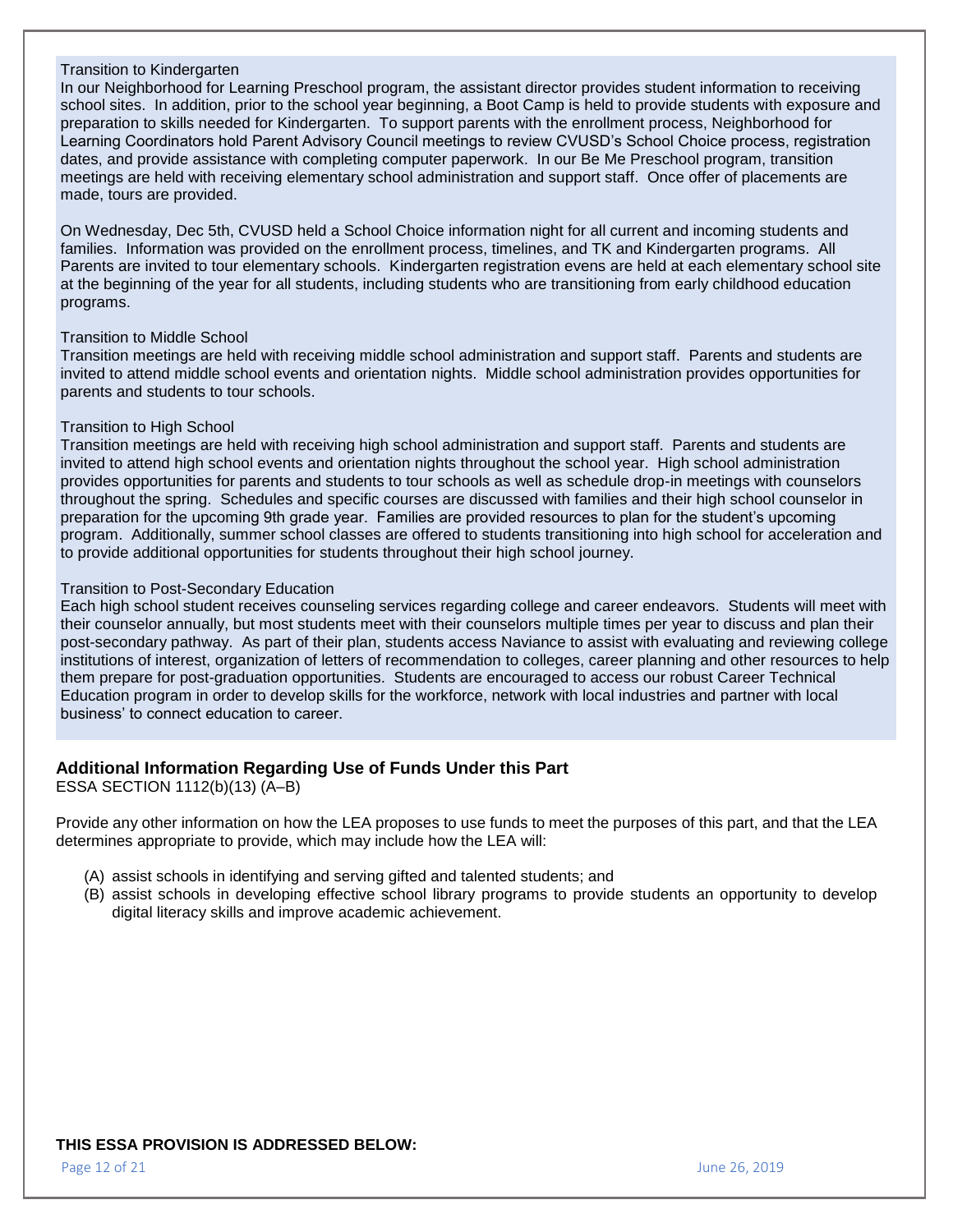Gifted and Talented (GATE) students are initially identified via administration of the Otis Lennon School Ability Test (OLSAT) to all 3rd graders in the spring of each school year. The results are analyzed and those students who score in the 95th percentile or higher are recognized as GATE. Additional analysis occurs to look at how our English Learner students performed and our Low Socio-Economic-Status (SES) students performed and accommodations are made for these targeted groups. If we observe a student who may need a non-verbal measurement, such as second language learners, we administer the Naglieri NonVerbal Test. GATE students are served throughout the District via opportunities for advanced curriculum and activities specifically designed for the advanced learner. Our District employs one GATE Teacher on Special Assignment who coordinates the materials and opportunities and also meets with staff at each of the Elementary school sites to ensure differentiated instruction is taking place. A GATE District Advisory Council also exists, which includes parent representatives from each school site. The GATE DAC meets monthly to review student identification practices and opportunities for enrichment.

All District sites maintain an appropriate library/media center that includes resources for students and staff. Libraries at the elementary and middle school levels are staffed by Intermediate Media Technicians (IMT) who are available to support students with technology based research projects while managing the typical aspects of a school library. IMT's annually provide orientation sessions for students that include library procedures, digital literacy and research skills, internet usage and citizenship, and support for academic success while fostering a lifelong love for reading and learning.

The District employs a credentialed Librarian and an IMT at each of the three (3) comprehensive high schools who oversee the day-to-day operations that include staff and student training sessions regarding appropriate library procedures, digital literacy and research skills, internet usage and citizenship, and support for academic success. Credentialed Teacher Librarians offer the added benefit of content specific knowledge that is provided to students regularly as a support to improve academic achievement.

# **TITLE I, PART D**

## **Description of Program**

ESSA SECTION 1423(1) Provide a description of the program to be assisted [by Title I, Part D].

#### **THIS ESSA PROVISION IS ADDRESSED BELOW:**

The CVUSD does not participate in Title I, Part D.

#### **Formal Agreements**

ESSA SECTION 1423(2)

Provide a description of formal agreements, regarding the program to be assisted, between the LEA and correctional facilities and alternative school programs serving children and youth involved with the juvenile justice system, including such facilities operated by the Secretary of the Interior and Indian tribes.

#### **THIS ESSA PROVISION IS ADDRESSED BELOW:**

The CVUSD does not participate in Title I, Part D.

#### **Comparable Education Program**

ESSA SECTION 1423(3)

As appropriate, provide a description of how participating schools will coordinate with facilities working with delinquent children and youth to ensure that such children and youth are participating in an education program comparable to one operating in the local school such youth would attend.

#### **THIS ESSA PROVISION IS ADDRESSED BELOW:**

The CVUSD does not participate in Title I, Part D.

Page 13 of 21 June 26, 2019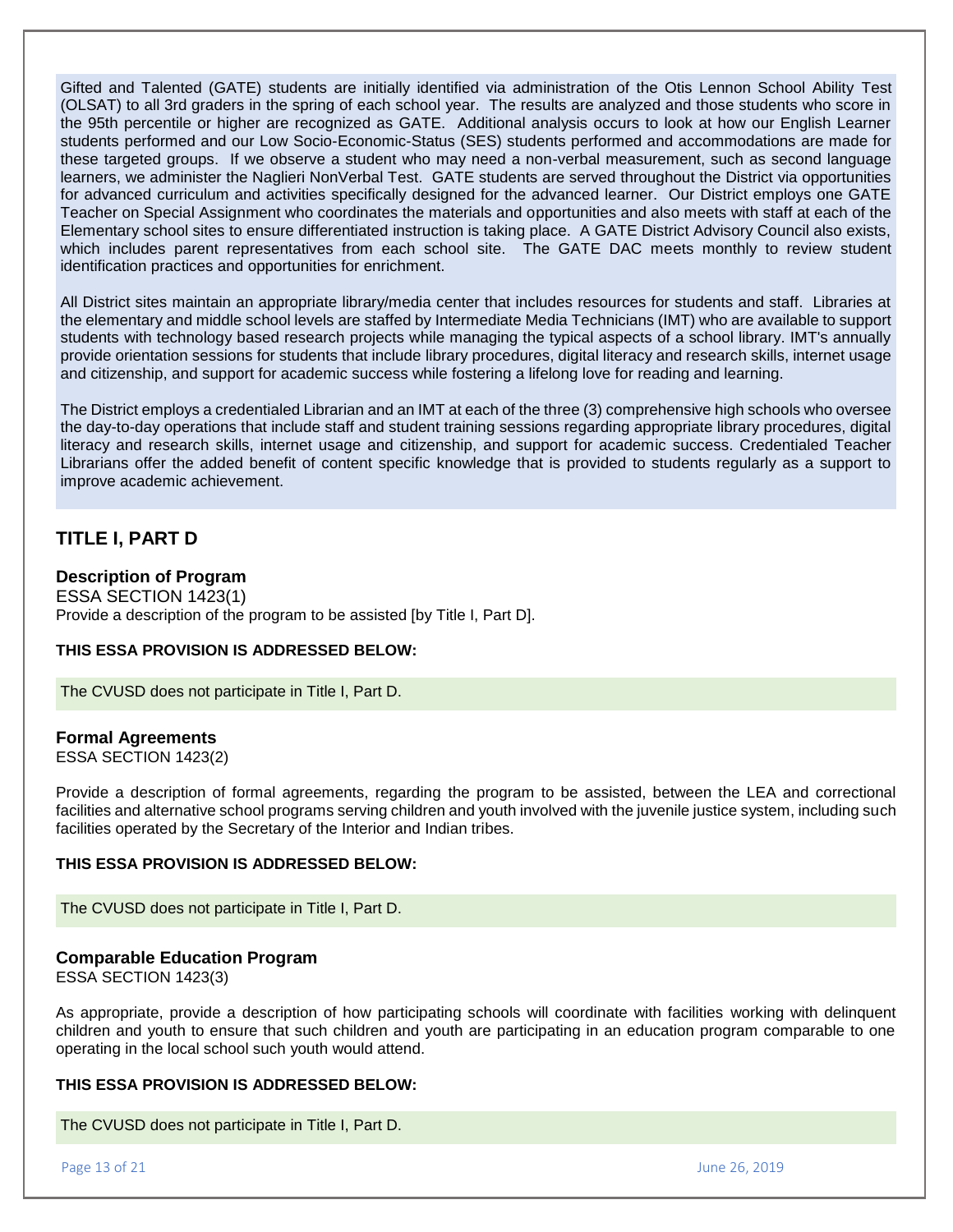## **Successful Transitions**

ESSA SECTION 1423(4)

Provide a description of the program operated by participating schools to facilitate the successful transition of children and youth returning from correctional facilities and, as appropriate, the types of services that such schools will provide such children and youth and other at-risk children and youth.

#### **THIS ESSA PROVISION IS ADDRESSED BELOW:**

The CVUSD does not participate in Title I, Part D.

#### **Educational Needs**

ESSA SECTION 1423(5)

Provide a description of the characteristics (including learning difficulties, substance abuse problems, and other special needs) of the children and youth who will be returning from correctional facilities and, as appropriate, other at-risk children and youth expected to be served by the program, and a description of how the school will coordinate existing educational programs to meet the unique educational needs of such children and youth.

#### **THIS ESSA PROVISION IS ADDRESSED BELOW:**

The CVUSD does not participate in Title I, Part D.

## **Social, Health, and Other Services**

ESSA SECTION 1423(6)

As appropriate, provide a description of how schools will coordinate with existing social, health, and other services to meet the needs of students returning from correctional facilities, at-risk children or youth, and other participating children or youth, including prenatal health care and nutrition services related to the health of the parent and the child or youth, parenting and child development classes, child care, targeted reentry and outreach programs, referrals to community resources, and scheduling flexibility.

#### **THIS ESSA PROVISION IS ADDRESSED BELOW:**

The CVUSD does not participate in Title I, Part D.

## **Postsecondary and Workforce Partnerships**

ESSA SECTION 1423(7)

As appropriate, provide a description of any partnerships with institutions of higher education or local businesses to facilitate postsecondary and workforce success for children and youth returning from correctional facilities, such as through participation in credit-bearing coursework while in secondary school, enrollment in postsecondary education, participation in career and technical education programming, and mentoring services for participating students.

#### **THIS ESSA PROVISION IS ADDRESSED BELOW:**

The CVUSD does not participate in Title I, Part D.

# **Parent and Family Involvement**

ESSA SECTION 1423(8)

Provide a description of formal agreements, regarding the program to be assisted, between the

- (A) LEA; and
- (B) correctional facilities and alternative school programs serving children and youth involved with the juvenile justice system, including such facilities operated by the Secretary of the Interior and Indian tribes.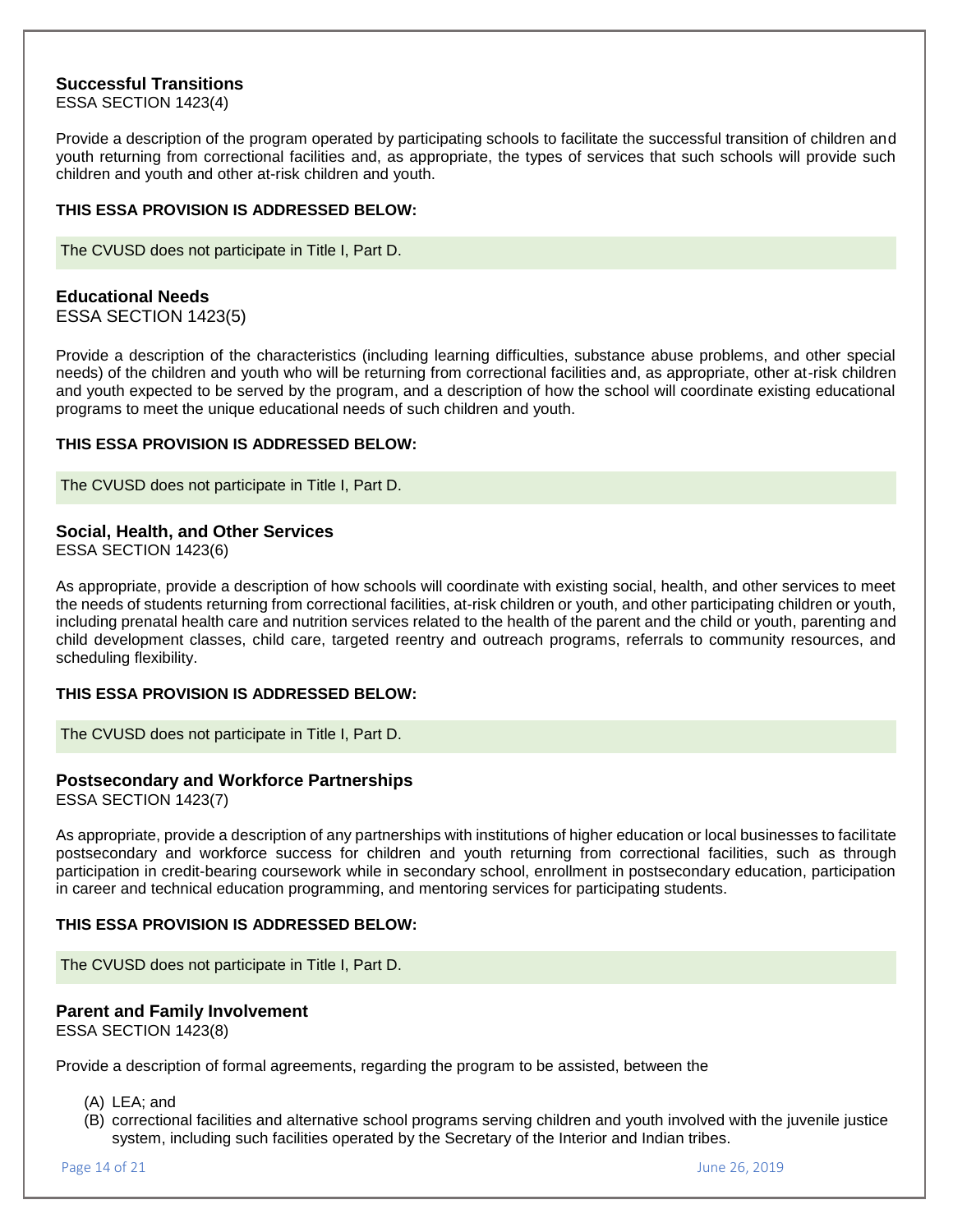#### **THIS ESSA PROVISION IS ADDRESSED BELOW:**

The CVUSD does not participate in Title I, Part D.

## **Program Coordination**

ESSA SECTION 1423(9–10)

Provide a description of how the program under this subpart will be coordinated with other Federal, State, and local programs, such as programs under title I of the Workforce Innovation and Opportunity Act and career and technical education programs serving at-risk children and youth.

Include how the program will be coordinated with programs operated under the Juvenile Justice and Delinquency Prevention Act of 1974 and other comparable programs, if applicable.

#### **THIS ESSA PROVISION IS ADDRESSED BELOW:**

The CVUSD does not participate in Title I, Part D.

## **Probation Officer Coordination**

ESSA SECTION 1423(11)

As appropriate, provide a description of how schools will work with probation officers to assist in meeting the needs of children and youth returning from correctional facilities.

#### **THIS ESSA PROVISION IS ADDRESSED BELOW:**

The CVUSD does not participate in Title I, Part D.

## **Individualized Education Program Awareness**

ESSA SECTION 1423(12)

Provide a description of the efforts participating schools will make to ensure correctional facilities working with children and youth are aware of a child's or youth's existing individualized education program.

## **THIS ESSA PROVISION IS ADDRESSED BELOW:**

The CVUSD does not participate in Title I, Part D.

#### **Alternative Placements**

ESSA SECTIONS 1423(13)

As appropriate, provide a description of the steps participating schools will take to find alternative placements for children and youth interested in continuing their education but unable to participate in a traditional public school program.

#### **THIS ESSA PROVISION IS ADDRESSED BELOW:**

The CVUSD does not participate in Title I, Part D.

# **TITLE II, PART A**

# **Professional Growth and Improvement**

ESSA SECTION 2102(b)(2)(B)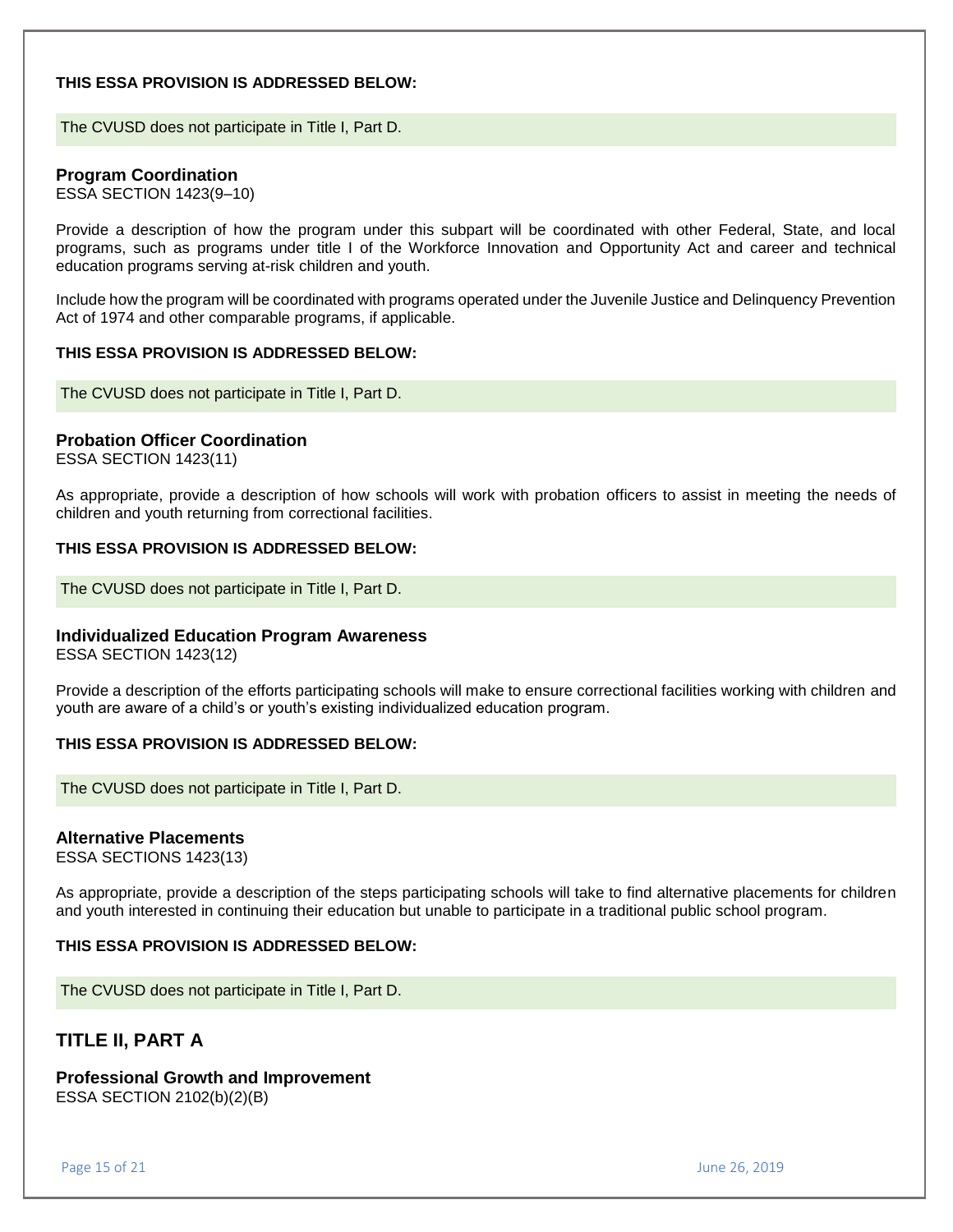Provide a description of the LEA's systems of professional growth and improvement, such as induction for teachers, principals, or other school leaders and opportunities for building the capacity of teachers and opportunities to develop meaningful teacher leadership.

## **THIS ESSA PROVISION IS ADDRESSED BELOW:**

CVUSD's LCAP Goal 2 is to "ensure highly qualified and effective staff are provided with targeted professional development, and have an understanding that all job responsibilities are structured to support positive student outcomes." In the 2018-2019 school year, CVUSD was able to accomplish all actions/services noted in Goal 2 related to the specific professional development of teachers, principals, and other school leaders. CVUSD operates its own Induction program for new teachers and successfully served 36 first and second year teachers with preliminary teaching credentials. Membership to the local charter of the Association of California School Administrators (ACSA) was provided to 10 site and district administrators. Training was provided to principals and teachers in the following areas: data analysis, Google suite, technology integration, social emotional learning, English Language Development (ELD), Gifted and Talented Education (GATE), and inclusive practices. Professional Learning Community (PLC) training was provided to all school and district instructional leaders with extensive training and coaching for teachers at one comprehensive middle school. Positive Behavior Intervention and Support (PBIS) through CHAMPS training was provided to all elementary principals and elementary teacher leaders. The 2019-2020 LCAP will expand on a number of these current professional development systems such as: continuing the Induction program, increasing membership of administrators to ACSA, expanded PLC training to more school sites, and continued technology, ELD, GATE, and inclusion training. In addition, all district teachers will begin professional development on Universal Design for Learning (UDL). Principals will also receive extensive training on special education practices, UDL, and the School Plan for Student Achievement.

The CVUSD will monitor student performance data as per the California Dashboard and all associated data points to determine the effectiveness of our Professional Learning Plan and the efficacy of our Title II expenditures. Two area of emphasis during the 2018/19 school year were increasing the least restrictive environment percentage and addressing district and site discipline policies and procedures in order to positively impact the suspension rate. To that end, the Instructional Services Department monitored, on a monthly basis, site suspension rates and presented this data to principals through regular meetings with all principals. Likewise, the LRE rate was tracked each quarter, trimester, and semester with feedback provided to principals as related to our overall growth in this area, as well as reviewing best practices that will not only improve the LRE rate, but more importantly create a more inclusive school environment on each campus. The District uses data points and metrics to monitor growth and the efficacy of it's professional learning plan and Title II expenditures.

## **Prioritizing Funding**

ESSA SECTION 2102(b)(2)(C)

Provide a description of how the LEA will prioritize funds to schools served by the agency that are implementing comprehensive support and improvement activities and targeted support and improvement activities under Section 1111(d) and have the highest percentage of children counted under Section 1124(c).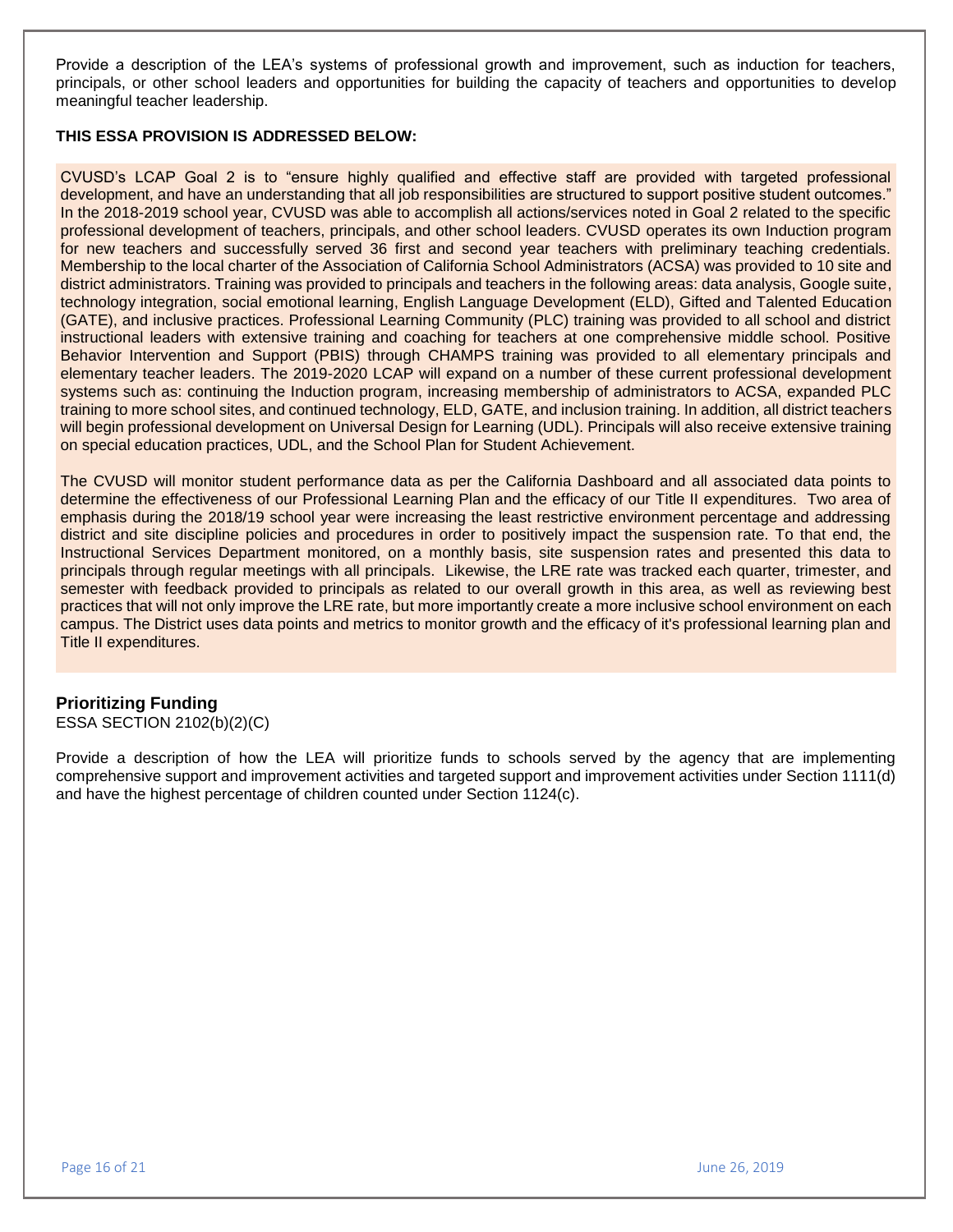## **THIS ESSA PROVISION IS ADDRESSED BELOW:**

CVUSD had no schools that qualify for Comprehensive Support and Improvement. Redwood Middle School qualified for Additional Targeted Support & Improvement in the 2018-2019 school year based on the performance indicators for Students With Disabilities. Redwood Middle School is prioritizing funding through its School Plan For Student Achievement to meet the needs of those students. In addition, the CVUSD LCAP is providing funds to train the school's administration and teacher leaders on professional learning community strategies that will be employed through the school's weekly common planning time.

CVUSD's LCAP denotes a number of on-going efforts to engage with parents/families. The district's LCAP Goal 3 is to "provide communication and targeted outreach that informs the community or programs & opportunities that support positive student outcomes." This goal's actions/services benefit all parents/families but are meant to reduce barriers of English Learners (EL) and socio-economically disadvantaged students. Some of these actions/services include: increasing the district's exposure through print and digital/social media, parent training for EL families, and increasing the number of bilingual parent nights.

Title II funds are partially allocated to all sites based on a per pupil basis and as determined by the Executive Cabinet in consultation with site principals. Additionally, several district-wide initiatives are funded through Title II funds including Impact Team training which is based on the work of John Hattie through Corwin Press and included Sequoia Middle School piloting the training program with other sites receiving introductory training that will carry over into the 2019/20 school year. All administrators were trained in the Impact Team methods during August of 2018 as a segue to the development of PLCs on each campus.

Lastly, the District will provide Redwood Middle School, identified as ATSI, with an additional allocation from Title II funding targeted at the low performance of SWD as well as EL students.

## **Data and Ongoing Consultation to Support Continuous Improvement**

ESSA SECTION 2102(b)(2)(D)

Provide a description of how the LEA will use data and ongoing consultation described in Section 2102(b)(3) to continually update and improve activities supported under this part.

#### **THIS ESSA PROVISION IS ADDRESSED BELOW:**

Under the supervision of the Director of High Schools and Assessment and the Coordinator of Technology and Assessment, the CVUSD utilizes the California Dashboard, LCAP, and School Plan for Student Achievement (SPSA) to systematically measure student performance and the effectiveness of Title II, Part A expenditures. The Dashboard results include Math and ELA performance, attendance, suspension, college/career readiness, and graduation rates. District and site instructional leadership review this data in multiple settings as the school year begins, and work with stakeholders (e.g. parents, teachers, advisory committees, and the board of education) to share the data and analysis.

The district LCAP goals related to professional development measure student achievement and other Dashboard indicators as well as new teacher Induction completion rates and new teacher retention. These metrics are reviewed annually and provide a regular opportunity to analyze and make appropriate modifications to actions/services. Individual school sites engage in on-going evaluation of data with parent/family stakeholders through the SPSA process. This process allows individual schools to analyze student achievement and make necessary adjustments within and between school years to ensure that professional development is meeting the needs of students.

The Director of High Schools and Assessment and the Coordinator of Technology and Assessment work collaboratively with the Executive Cabinet, and all Directors and site Principals in extracting appropriate data from the various information systems available from the CDE and the District and communicate said data to stakeholders as part of the continuous improvement process and the development of the LCAP and School Plans for Student Achievement (SPSA).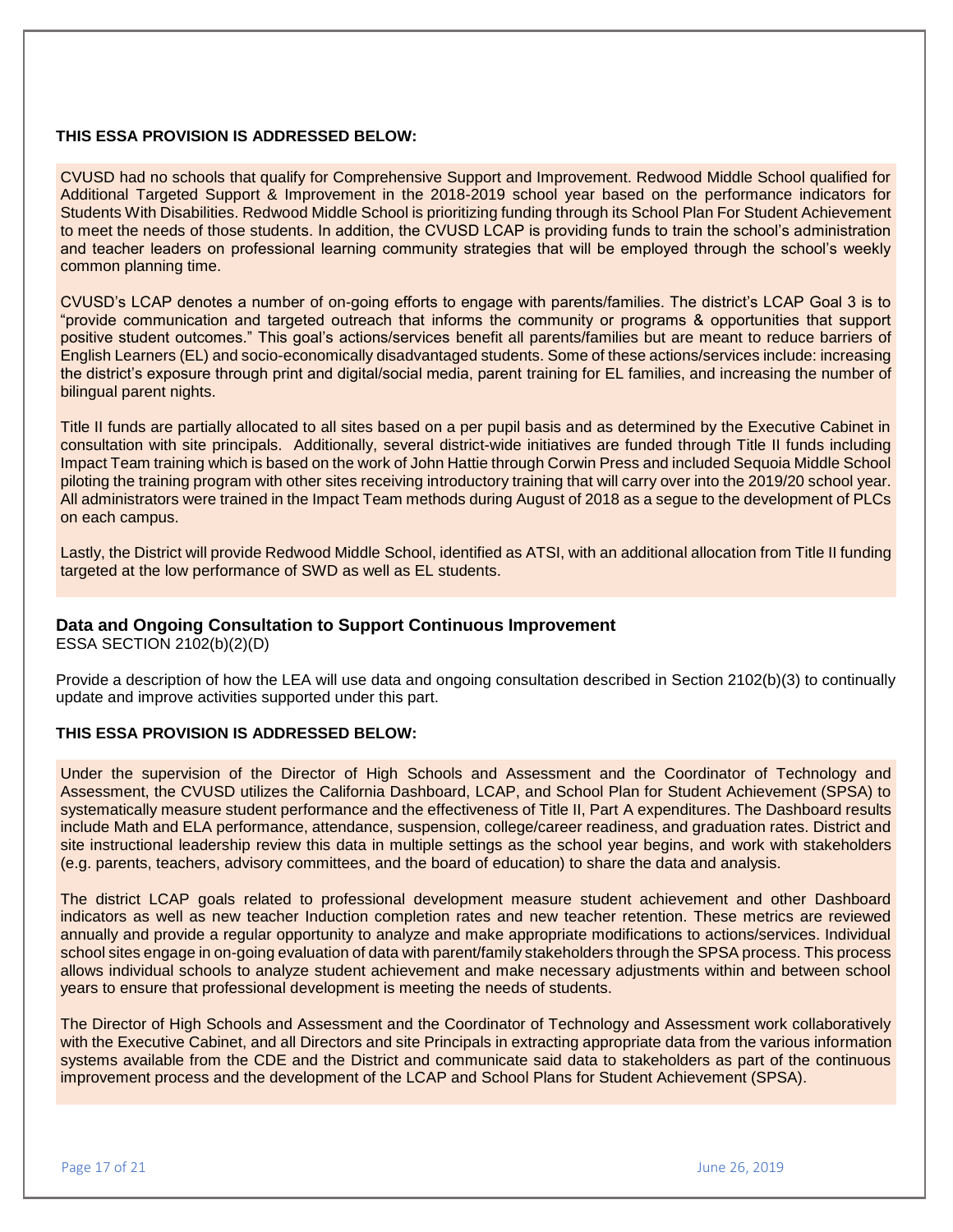# **TITLE III, PART A**

#### **Title III Professional Development**

ESSA SECTION 3115(c)(2)

Describe how the eligible entity will provide effective professional development to classroom teachers, principals and other school leaders, administrators, and other school or community-based organizational personnel.

#### **THIS ESSA PROVISION IS ADDRESSED BELOW:**

CVUSD will provide effective professional development to classroom teachers, principals and other school leaders, administrators, and other school or community-based organizational personnel in the following ways:

Teachers: Professional learning for faculty will target the areas of language assessment, such as the ELPAC task types and IDEA Proficiency Tests, the ELD Standards deconstruction and implementation, Academic Conversations Structures for acceleration and amplification of English development, Academic Discourse across content and innovative strategies to respond to the needs of Newcomers, At-Risk, LTELs, Students with Interrupted Formal Education (SIFE), and other English Learner typologies. ELD Advisor meetings will be provided monthly to include professional learning in a trainer of trainers model, where they teach the new learning to their teacher colleagues on a monthly basis.

In addition, the Language and Literacy support TOSA will collaborate with classroom teachers on targeted teaching approaches and strategies to accelerate the language and academic performance of Newcomers and SIFE.

Principals and school leaders: Professional development will be provided in areas such as the ELPAC's Task Types, the English Learner Roadmap, the English Learner Advisory Committee (ELAC) role and responsibilities, and all State level updates such as Proposition 58. The regular professional development allows them to make academic programming decisions that are tailored to the needs of culturally and linguistically diverse students, specifically English Learners.

English Learner parents: Professional learning will center on parent education and parent engagement. Monthly ELAC and DELAC committee meetings will include topics on navigating the American school system and new strategies to work collaboratively with their school principals and teachers. The ongoing work that was initiated during this past school year is to empower parents of English learners to engage, ask questions, and participate fully in the educational process of their children.

Bilingual Support Staff: Professional development was focused on two areas; 1) paraprofessionals learned early literacy strategies, computer adaptive progress monitoring approaches, and effective positive behavioral methods to assist Newcomers and SIFE as they acclimate to the new school system and accelerate language acquisition. 2) bilingual facilitators learned strategies on how to support their school principal and teachers in providing language assessment data reports that would lead to new instructional approaches and new systems of support.

## **Enhanced Instructional Opportunities**

ESSA SECTIONS 3115(e)(1) and 3116

Describe how the eligible entity will provide enhanced instructional opportunities for immigrant children and youth.

#### **THIS ESSA PROVISION IS ADDRESSED BELOW:**

CVUSD launched a specific parent engagement program targeted for parents and guardians of immigrant students called, Project 2Inspire. Parents engaged in a 12-module course on topics that allowed them to improve their understanding of the American School system. This program is designed to build parent capacity and provide parents with the tools and strategies to be partners and collaborators of their students' education. The new learnings include understanding the system at the school and District level. For example, at the school level they learned the role of parent committees such as the School Site Council and English Learner Advisory Committee, the academic programs offered in schools, the Common Core State Standards, grading system, parent-teacher conference model, and the State accountability system to name a few. Project 2Inspire was successfully implemented during the 2018/19 school year with 22 parents completing the program and will be extended into the coming school year as a parent engagement/education strategy.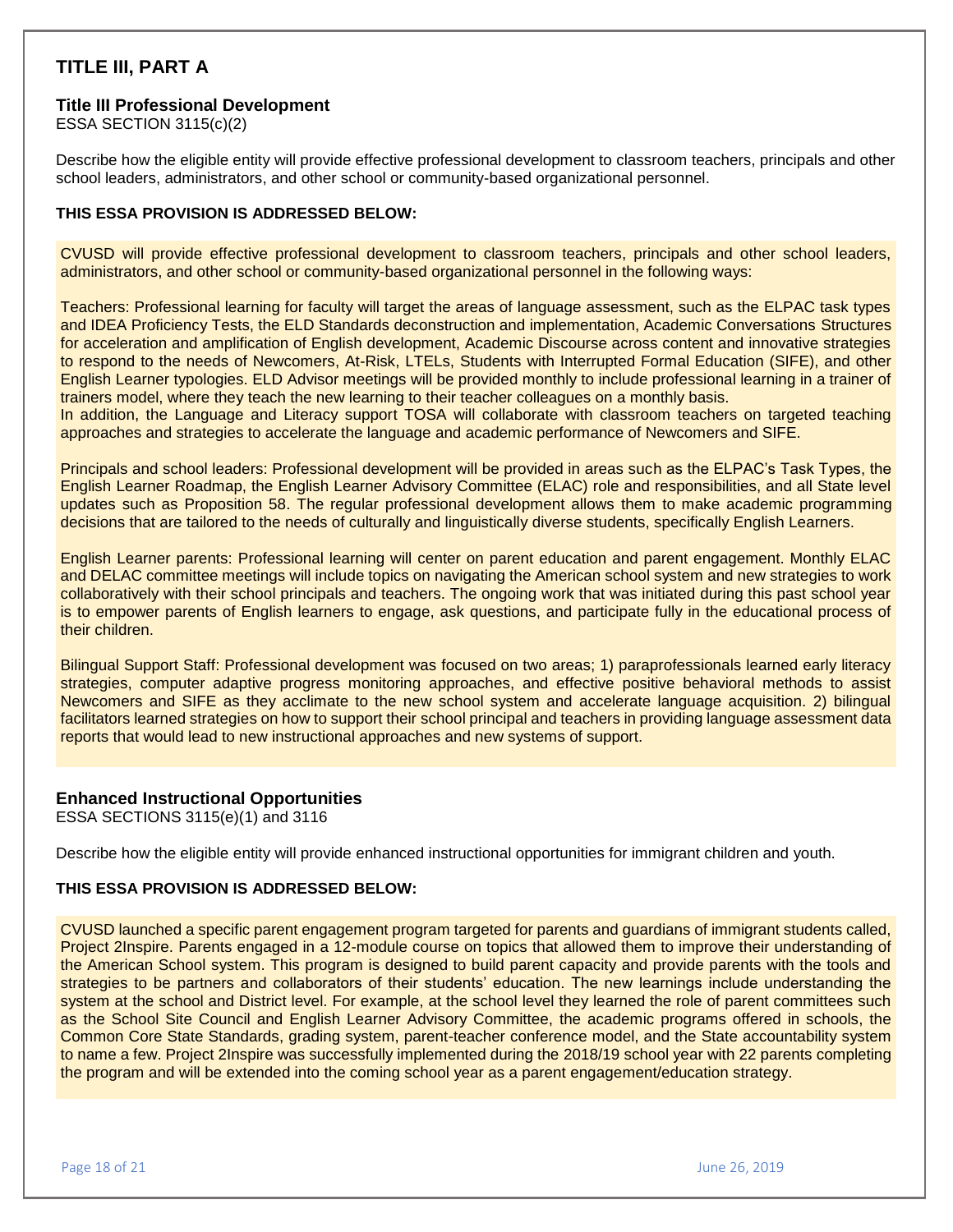#### **Title III Programs and Activities**

ESSA SECTIONS 3116(b)(1)

Describe the effective programs and activities, including language instruction educational programs, proposed to be developed, implemented, and administered under the subgrant that will help English learners increase their English language proficiency and meet the challenging State academic standards.

#### **THIS ESSA PROVISION IS ADDRESSED BELOW:**

CVUSD's language acquisition program is centered on a Structured English Immersion (SIE) model. SEI model includes both Designated and Integrated ELD instruction. The Designated ELD instruction is designed to serve students in the development of English on a protected time based on their language acquisition stage of development. The curriculum design for Designated ELD is research-based and supported by a scope and sequence on the linguistic features of English skills and concepts. The Integrated ELD instruction is a developing new system in CVUSD. CVUSD has proposed to continue these developments to include ELA and Mathematics as the two focus content areas where teachers will implement the ELD Standards and use in tandem with the CCSS ELA and CCSS Math standards. The intent is to gradually develop a practice that calls out the language features in the content areas by attending to the word, phrase and paragraph level of content literacy. Teachers will receive regular training on deconstructing language by attending to the vocabulary, structure, semantics and pragmatics elements of the language of the discipline of ELA and Maths.

In addition to the comprehensive ELD structures, CVUSD implemented the use of two adaptive computer based learning tools, Rosetta Stone and Achieve 3000. Rosetta Stone is implemented to further support the acceleration of basic communication skills of the newly arrived English Learner. Rosetta Stone supplements the acceleration of student basic vocabulary, syntax, semantics and pragmatic development of English. Achieve 3000 further supports students' academic English in the area of fiction and non-fiction literacy. The implementation of these tools are closely monitored to increase effectiveness and positive impact on student outcomes.

#### **English Proficiency and Academic Achievement**

ESSA SECTIONS 3116(b)(2)(A-B)

Describe how the eligible entity will ensure that elementary schools and secondary schools receiving funds under Subpart 1 assist English learners in:

- (C) achieving English proficiency based on the State's English language proficiency assessment under Section  $1111(b)(2)(G)$ , consistent with the State's long-term goals, as described in Section  $1111(c)(4)(A)(ii)$ ; and
- (D) meeting the challenging State academic standards.

**THIS ESSA PROVISION IS ADDRESSED BELOW:**CVUSD ensures that all elementary and secondary schools comply with the dual obligation to develop students' English proficiency based on the State's English language proficiency, ELPAC and simultaneously meet the challenging State academic standards by implementing and monitoring the following instructional programs and systems of support:

1) Implementation of Designated and Integrated ELD in ELA and Maths

2)Implementation of the ELD Standards to work in tandem with ELA and Math standards

3)Supplemental programs such as Rosetta Stone and Achieve 3000

4) Implementation of ELPAC task types activities embedded in instruction

5) Completing meaningful English Learner Annual reviews via the Language Appraisal Teams and utilizing language and academic data to drive decisions

6) Using all data systems including ELLevation to analyze students' profiles, language and academic data to inform the development of innovative systems of support

7) Implementing meaningful English Learning Advisory Committees (ELAC) in all qualifying school sites and a District English Learner Advisory Committee (DELAC)

8) Implement an Immigrant parent engagement program such as Project 2Inspire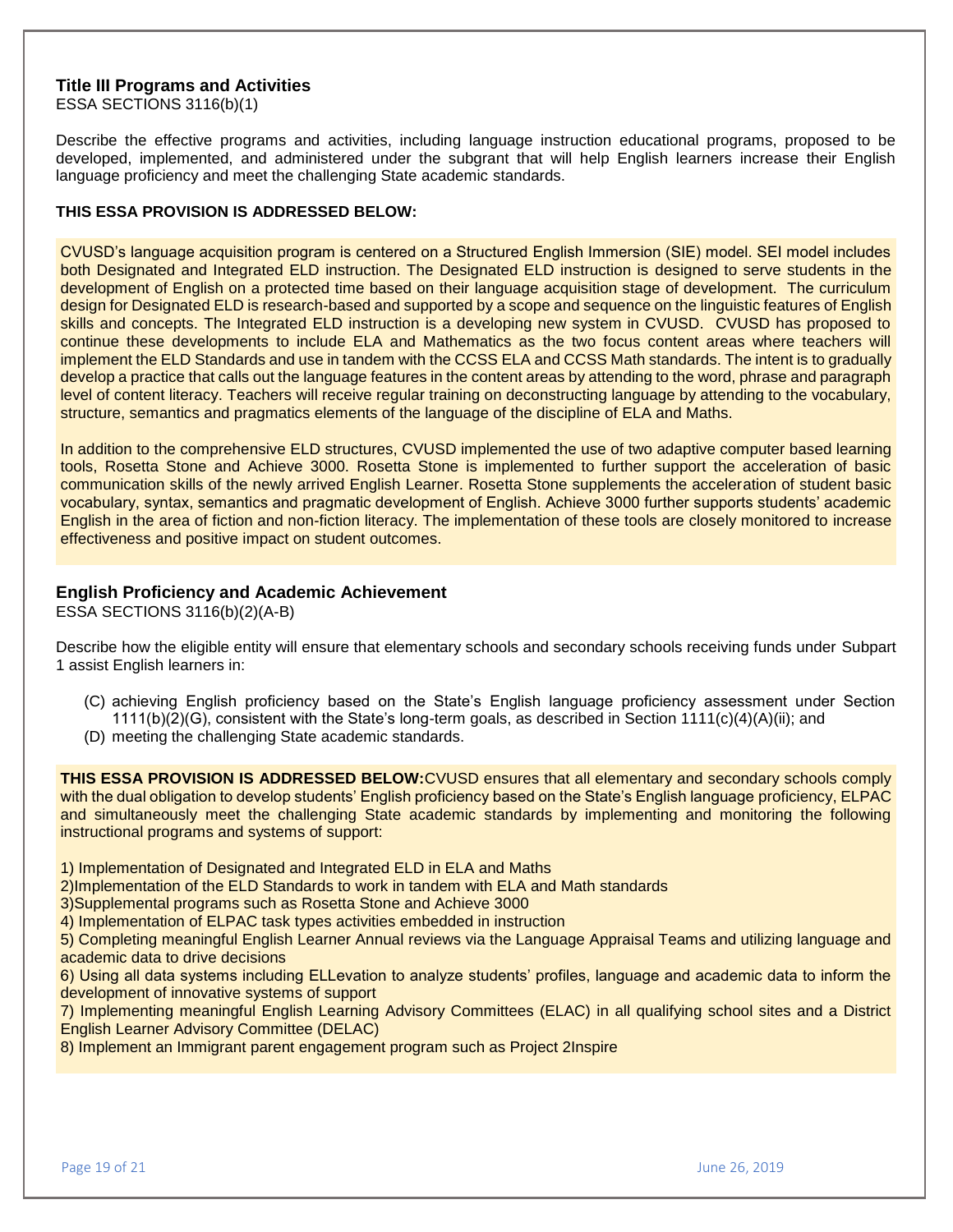# **TITLE IV, PART A**

## **Title IV, Part A Activities and Programs**

ESSA SECTION 4106(e)(1)

Describe the activities and programming that the LEA, or consortium of such agencies, will carry out under Subpart 1, including a description of:

- (A) any partnership with an institution of higher education, business, nonprofit organization, community-based organization, or other public or private entity with a demonstrated record of success in implementing activities under this subpart;
- (B) if applicable, how funds will be used for activities related to supporting well-rounded education under Section 4107;
- (C) if applicable, how funds will be used for activities related to supporting safe and healthy students under Section 4108;
- (D) if applicable, how funds will be used for activities related to supporting the effective use of technology in schools under Section 4109; and
- (E) the program objectives and intended outcomes for activities under Subpart 1, and how the LEA, or consortium of such agencies, will periodically evaluate the effectiveness of the activities carried out under this section based on such objectives and outcomes.